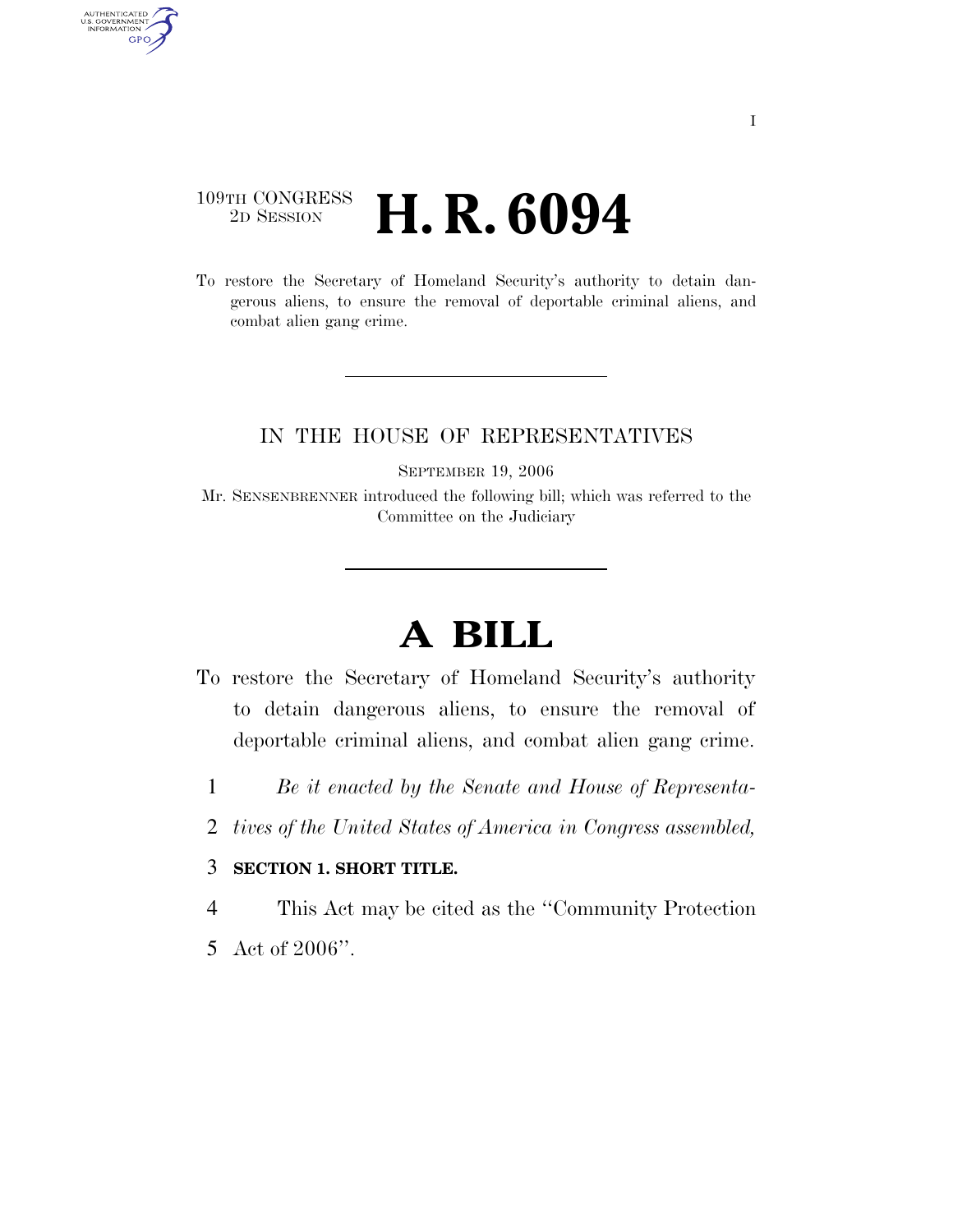## **TITLE I—DANGEROUS ALIEN DETENTION ACT OF 2006**

#### **SEC. 101. DETENTION OF DANGEROUS ALIENS.**

 Section 241(a) of the Immigration and Nationality Act (8 U.S.C. 1231(a)) is amended—

 (1) by striking ''Attorney General'' each place it appears, except for the first reference in para-8 graph  $(4)(B)(i)$ , and inserting "Secretary of Home-land Security'';

 (2) in paragraph (1), by adding at the end of subparagraph (B) the following:

 ''If, at that time, the alien is not in the custody of the Secretary of Homeland Security (under 14 the authority of this Act), the Secretary shall take the alien into custody for removal, and the removal period shall not begin until the alien is taken into such custody. If the Secretary trans- fers custody of the alien during the removal pe- riod pursuant to law to another Federal agency or a State or local government agency in con- nection with the official duties of such agency, the removal period shall be tolled, and shall begin anew on the date of the alien's return to the custody of the Secretary, subject to clause 25 (ii).";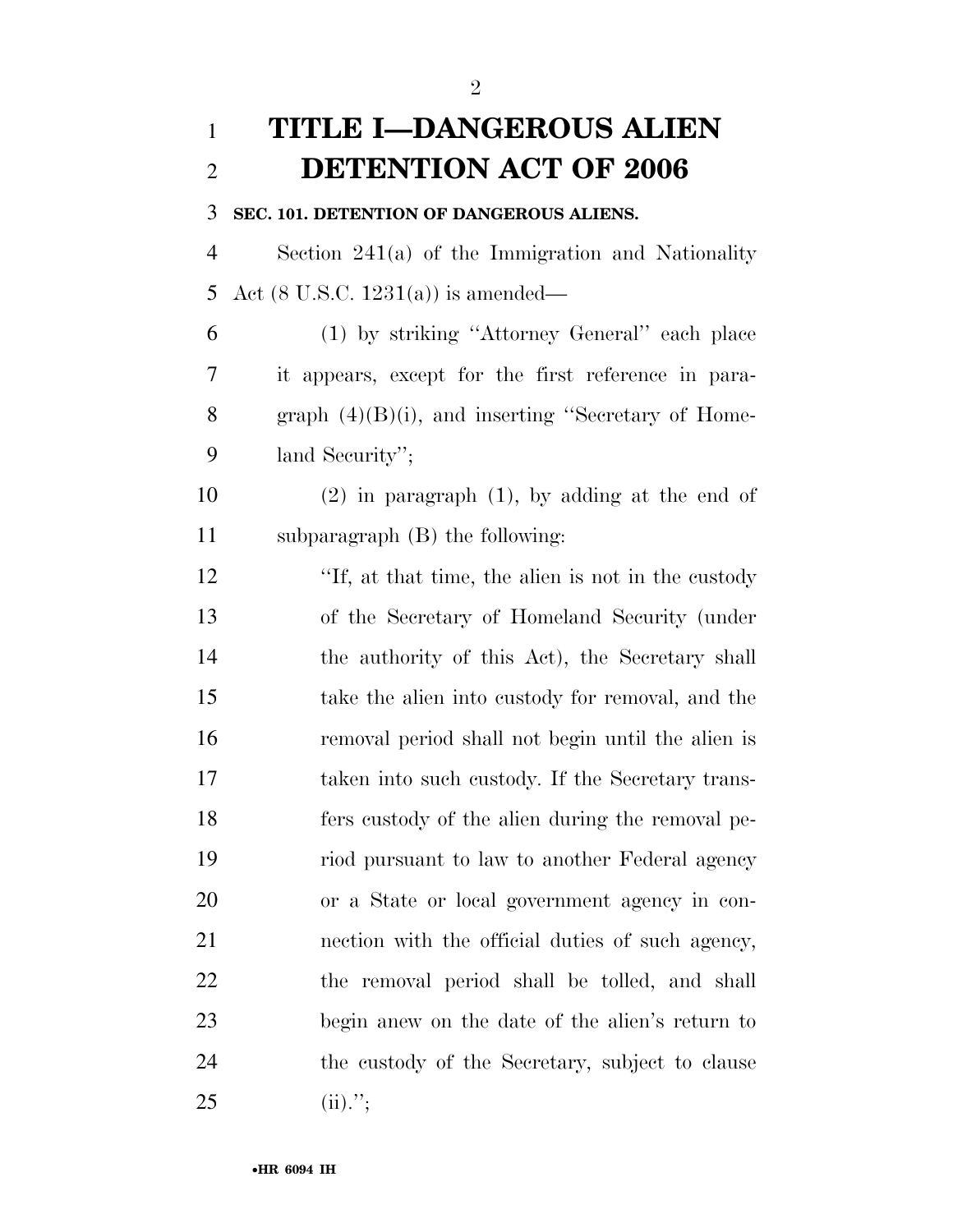| $\mathbf{1}$   | $(3)$ by amending clause (ii) of paragraph $(1)(B)$  |
|----------------|------------------------------------------------------|
| $\overline{2}$ | to read as follows:                                  |
| 3              | "(ii) If a court, the Board of Immi-                 |
| $\overline{4}$ | gration Appeals, or an immigration judge             |
| 5              | orders a stay of the removal of the alien,           |
| 6              | the date the stay of removal is no longer            |
| $\tau$         | in effect.";                                         |
| 8              | (4) by amending paragraph $(1)(C)$ to read as        |
| 9              | follows:                                             |
| 10             | "(C) SUSPENSION OF PERIOD.—The re-                   |
| 11             | moval period shall be extended beyond a period       |
| 12             | of 90 days and the alien may remain in deten-        |
| 13             | tion during such extended period if the alien        |
| 14             | fails or refuses to make all reasonable efforts to   |
| 15             | comply with the removal order, or to fully co-       |
| 16             | operate with the Secretary of Homeland Secu-         |
| $17\,$         | rity's efforts to establish the alien's identity and |
| 18             | carry out the removal order, including making        |
| 19             | timely application in good faith for travel or       |
| 20             | other documents necessary to the alien's depar-      |
| 21             | ture, or conspires or acts to prevent the alien's    |
| 22             | removal subject to an order of removal.";            |
| 23             | $(5)$ in paragraph $(2)$ , by adding at the end the  |
| 24             | following: "If a court, the Board of Immigration Ap- |
| 25             | peals, or an immigration judge orders a stay of re-  |

•**HR 6094 IH**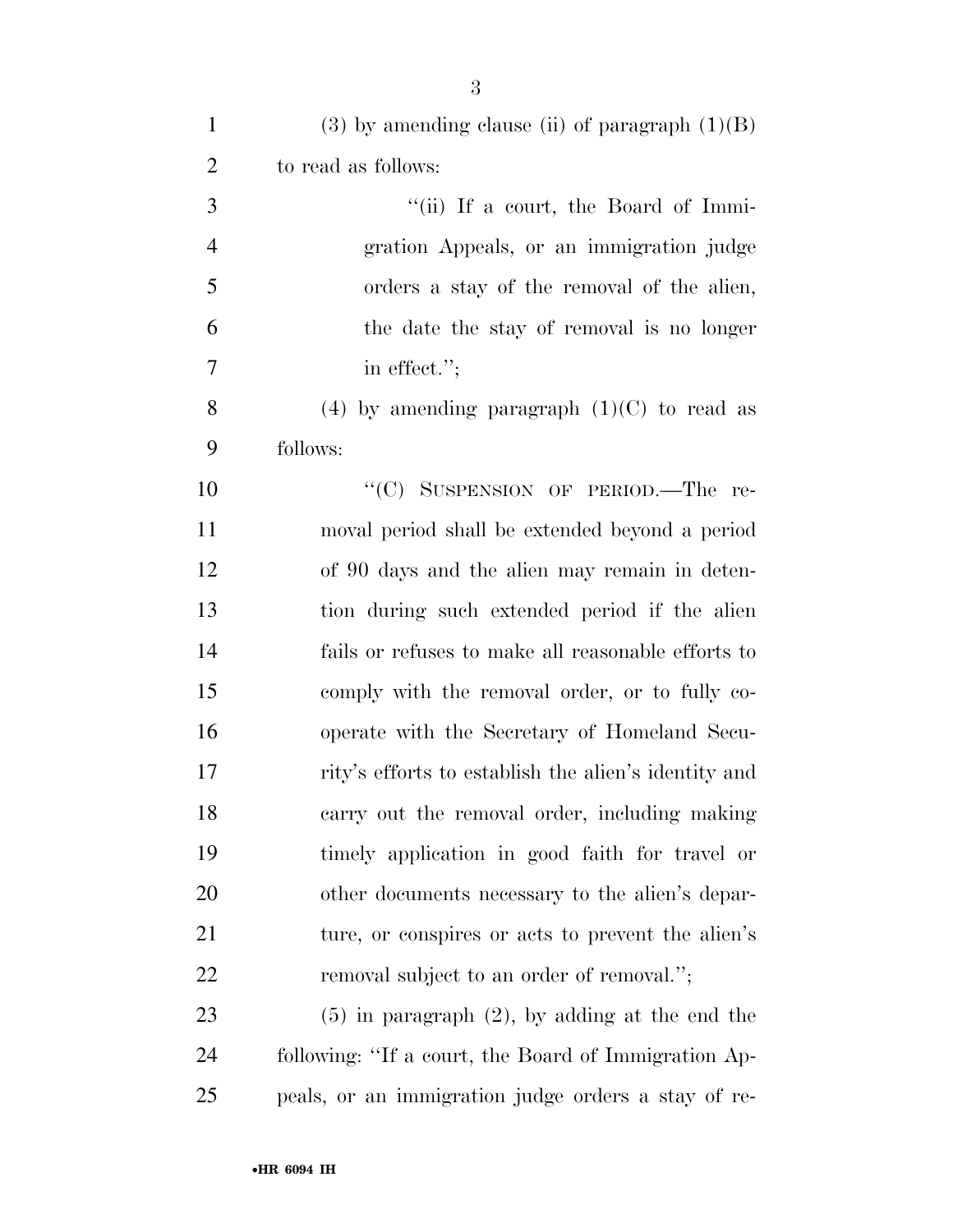| $\mathbf{1}$   | moval of an alien who is subject to an administra-       |
|----------------|----------------------------------------------------------|
| $\overline{2}$ | tively final order of removal, the Secretary, in the     |
| 3              | exercise of the Secretary's discretion, may detain the   |
| $\overline{4}$ | alien during the pendency of such stay of removal.";     |
| 5              | $(6)$ by amending paragraph $(3)(D)$ to read as          |
| 6              | follows:                                                 |
| 7              | $\lq\lq$ to obey reasonable restrictions on the          |
| 8              | alien's conduct or activities, or perform affirma-       |
| 9              | tive acts, that the Secretary of Homeland Secu-          |
| 10             | rity prescribes for the alien, in order to prevent       |
| 11             | the alien from absconding, or for the protection         |
| 12             | of the community, or for other purposes related          |
| 13             | to the enforcement of the immigration laws.";            |
| 14             | $(7)$ in paragraph $(6)$ , by striking "removal pe-      |
| 15             | riod and, if released," and inserting "removal period,   |
| 16             | in the discretion of the Secretary of Homeland Secu-     |
| 17             | rity, without any limitations other than those speci-    |
| 18             | fied in this section, until the alien is removed. If an  |
| 19             | alien is released, the alien"; and                       |
| 20             | (8) by redesignating paragraph (7) as para-              |
| 21             | $graph(10)$ and inserting after paragraph $(6)$ the fol- |
| 22             | lowing:                                                  |
| 23             | " $(7)$ PAROLE.—If an alien detained pursuant to         |
| 24             | paragraph (6) is an applicant for admission, the         |
| 25             | Secretary of Homeland Security, in the Secretary's       |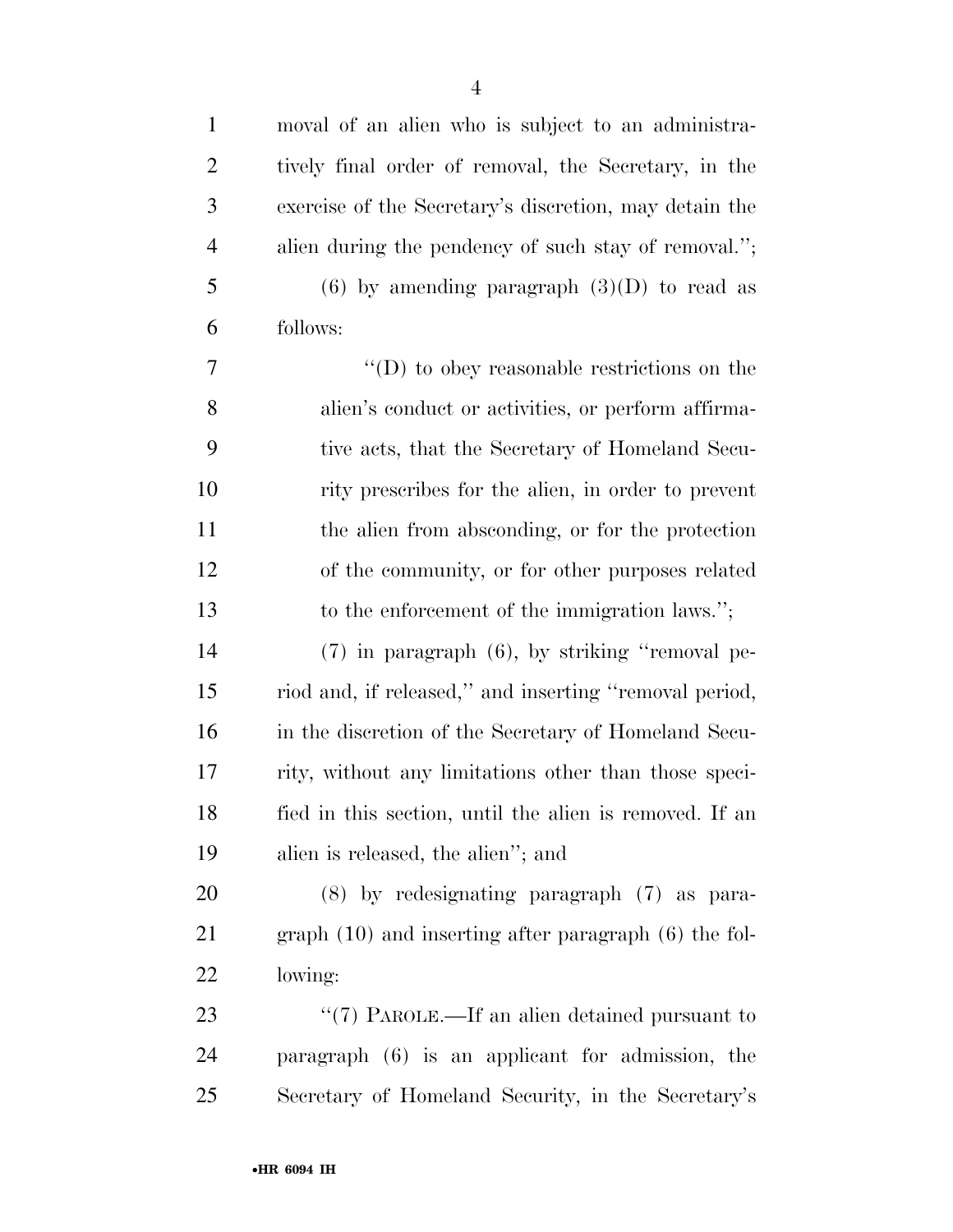discretion, may parole the alien under section  $2 \t212(d)(5)$  and may provide, notwithstanding such section, that the alien shall not be returned to cus- tody unless either the alien violates the conditions of the alien's parole or the alien's removal becomes rea- sonably foreseeable, but in no circumstance shall such alien be considered admitted. 8 "(8) ADDITIONAL RULES FOR DETENTION OR RELEASE OF CERTAIN ALIENS WHO HAVE MADE AN ENTRY.—The following procedures apply only with respect to an alien who has effected an entry into

 the United States. These procedures do not apply to any other alien detained pursuant to paragraph (6):

14 "(A) ESTABLISHMENT OF A DETENTION REVIEW PROCESS FOR ALIENS WHO FULLY CO- OPERATE WITH REMOVAL.—For an alien who has made all reasonable efforts to comply with a removal order and to cooperate fully with the Secretary of Homeland Security's efforts to es- tablish the alien's identity and carry out the re- moval order, including making timely applica-22 tion in good faith for travel or other documents necessary to the alien's departure, and has not conspired or acted to prevent removal, the Sec-retary shall establish an administrative review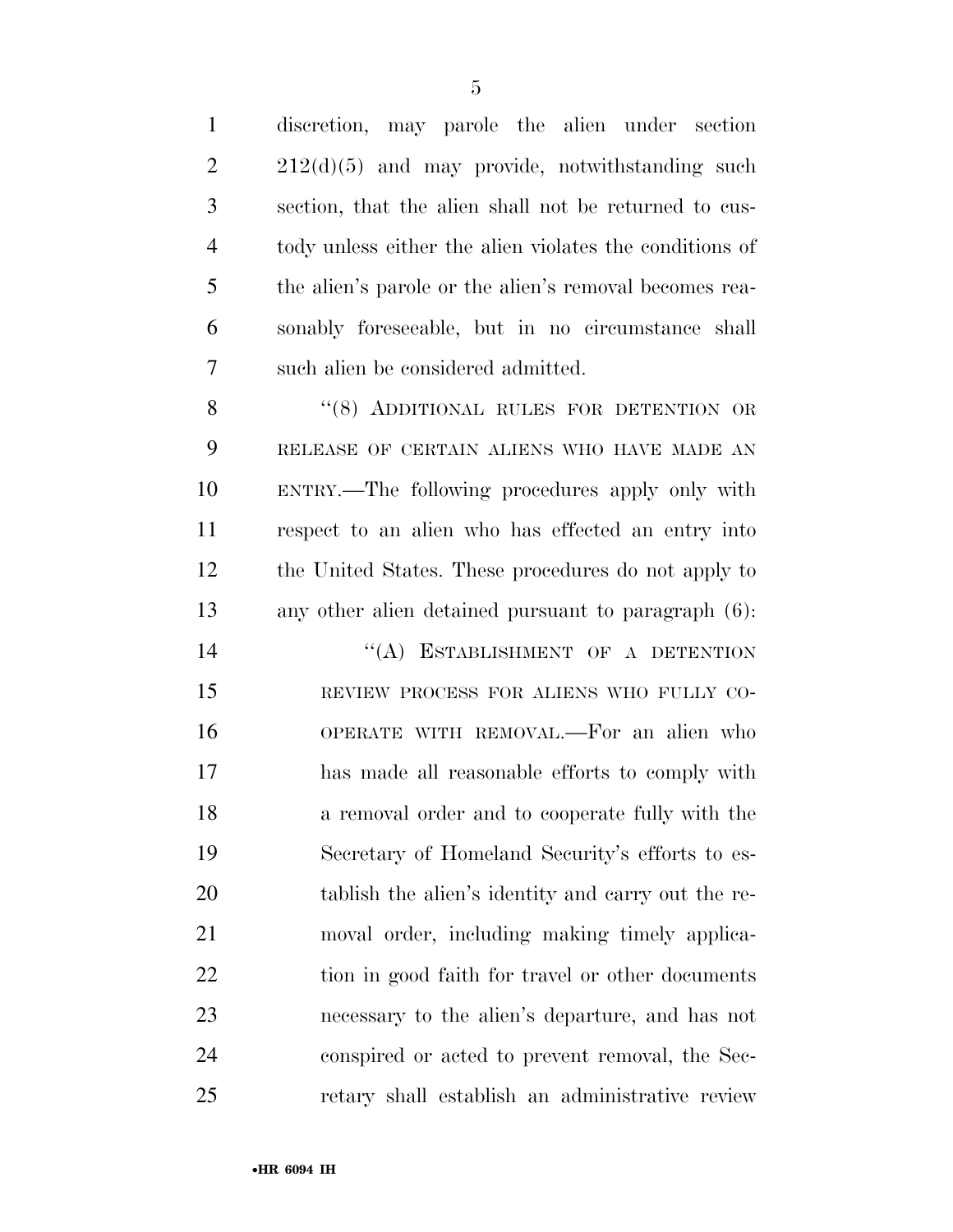| $\mathbf{1}$   | process to determine whether the alien should    |
|----------------|--------------------------------------------------|
| $\overline{2}$ | be detained or released on conditions. The Sec-  |
| 3              | retary shall make a determination whether to     |
| $\overline{4}$ | release an alien after the removal period in ac- |
| 5              | cordance with subparagraph (B). The deter-       |
| 6              | mination shall include consideration of any evi- |
| 7              | dence submitted by the alien, and may include    |
| 8              | consideration of any other evidence, including   |
| 9              | any information or assistance provided by the    |
| 10             | Secretary of State or other Federal official and |
| 11             | any other information available to the Secretary |
| 12             | of Homeland Security pertaining to the ability   |
| 13             | to remove the alien.                             |
| 14             | "(B) AUTHORITY TO DETAIN BEYOND THE              |
| 15             | REMOVAL PERIOD.-                                 |
| 16             | "(i) IN GENERAL.—The Secretary of                |
| 17             | Homeland Security, in the exercise of the        |
| 18             | Secretary's discretion, without any limita-      |
| 19             | tions other than those specified in this sec-    |
| 20             | tion, may continue to detain an alien for        |
| 21             | 90 days beyond the removal period (includ-       |
| 22             | ing any extension of the removal period as       |
| 23             | provided in paragraph $(1)(C)$ ).                |
| 24             | "(ii) SPECIFIC CIRCUMSTANCES.—The                |
| 25             | Secretary of Homeland Security, in the ex-       |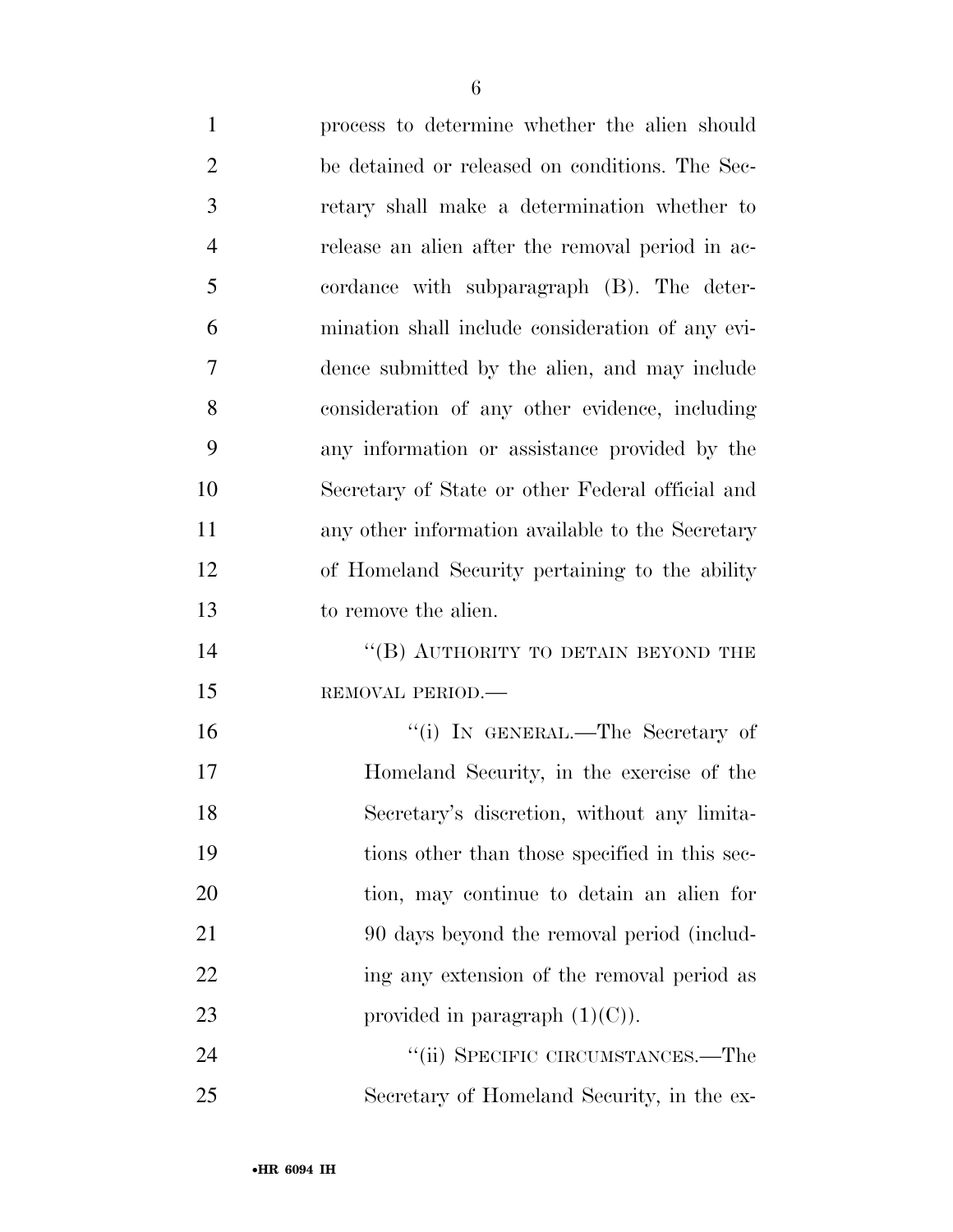| $\mathbf{1}$   | ercise of the Secretary's discretion, without      |
|----------------|----------------------------------------------------|
| $\overline{2}$ | any limitations other than those specified         |
| 3              | in this section, may continue to detain an         |
| $\overline{4}$ | alien beyond the 90 days authorized in             |
| 5              | clause (i)—                                        |
| 6              | $\lq\lq$ (I) until the alien is removed, if        |
| 7              | the Secretary determines that there is             |
| 8              | significant likelihood that<br>the<br>$\mathbf{a}$ |
| 9              | alien—                                             |
| 10             | "(aa) will be removed in the                       |
| 11             | reasonably foreseeable future; or                  |
| 12             | "(bb) would be removed in                          |
| 13             | the reasonably foreseeable future,                 |
| 14             | or would have been removed, but                    |
| 15             | for the alien's failure or refusal                 |
| 16             | to make all reasonable efforts to                  |
| 17             | comply with the removal order,                     |
| 18             | or to cooperate fully with the                     |
| 19             | Secretary's efforts to establish                   |
| 20             | the aliens' identity and carry out                 |
| 21             | the removal order, including                       |
| 22             | making timely application in                       |
| 23             | good faith for travel or other doc-                |
| 24             | uments necessary to the alien's                    |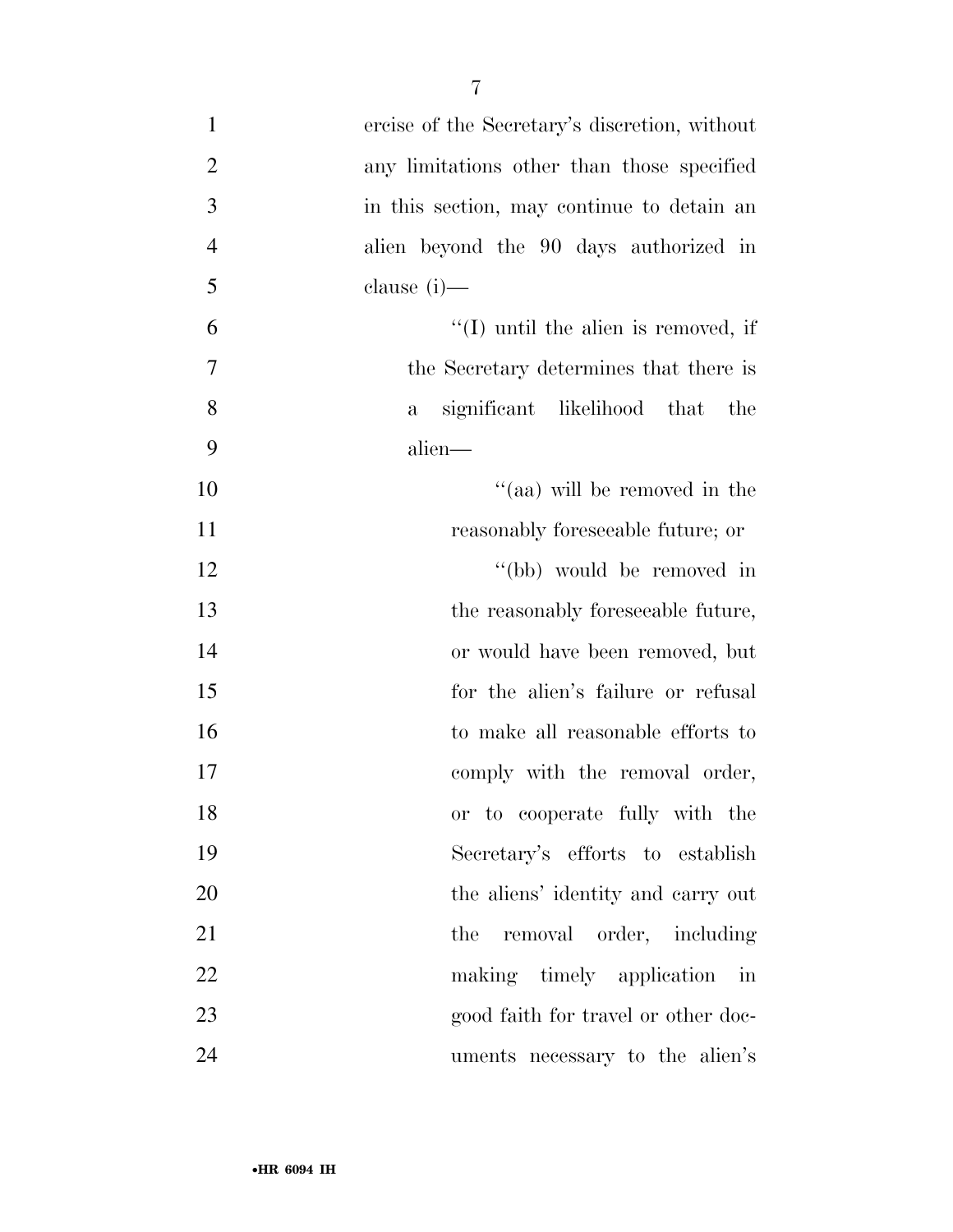| $\mathbf{1}$   | departure, or conspiracies or acts        |
|----------------|-------------------------------------------|
| $\mathfrak{2}$ | to prevent removal;                       |
| 3              | $\lq\lq$ (II) until the alien is removed, |
| $\overline{4}$ | if the Secretary of Homeland Security     |
| 5              | certifies in writing—                     |
| 6              | "(aa) in consultation with                |
| 7              | the Secretary of Health and               |
| 8              | Human Services, that the alien            |
| 9              | has a highly contagious disease           |
| 10             | that poses a threat to public safe-       |
| 11             | ty;                                       |
| 12             | "(bb) after receipt of a writ-            |
| 13             | recommendation from the<br>ten            |
| 14             | Secretary of State, that release          |
| 15             | of the alien is likely to have seri-      |
| 16             | ous adverse foreign policy con-           |
| 17             | sequences for the United States;          |
| 18             | "(cc) based on information                |
| 19             | available to the Secretary of             |
| 20             | Homeland Security (including              |
| 21             | classified, sensitive, or national        |
| 22             | security information, and without         |
| 23             | regard to the grounds upon                |
| 24             | which the alien was ordered re-           |
| 25             | moved), that there is reason to           |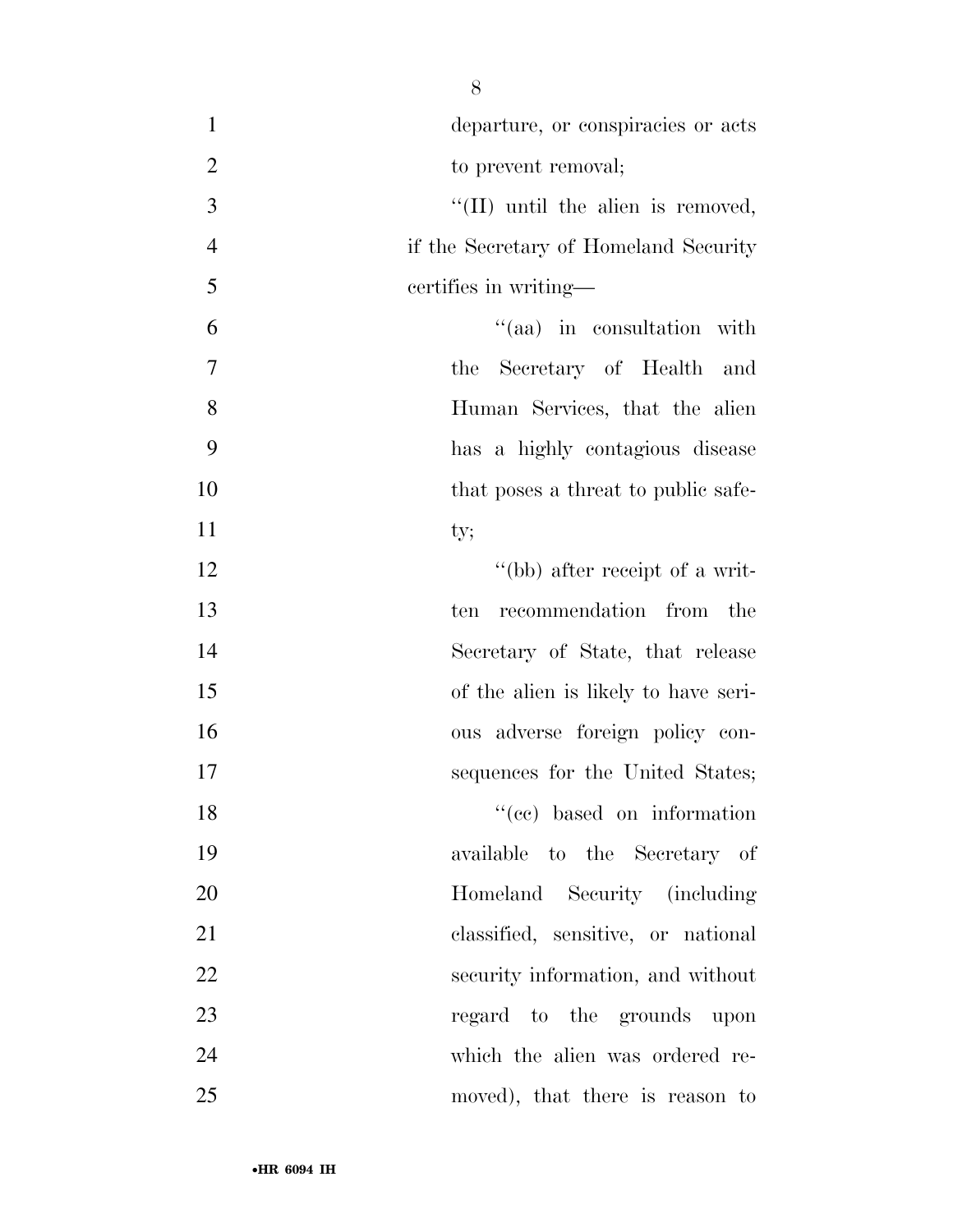| $\mathbf{1}$   | believe that the release of the         |
|----------------|-----------------------------------------|
| $\overline{2}$ | alien would threaten the national       |
| 3              | security of the United States; or       |
| $\overline{4}$ | "(dd) that the release of the           |
| 5              | alien will threaten the safety of       |
| 6              | the community or any person,            |
| $\overline{7}$ | conditions of release cannot rea-       |
| 8              | sonably be expected to ensure the       |
| 9              | safety of the community or any          |
| 10             | person, and either (AA) the alien       |
| 11             | has been convicted of one or            |
| 12             | more aggravated felonies (as de-        |
| 13             | fined in section $101(a)(43)(A)$        |
| 14             | or of one or more crimes identi-        |
| 15             | fied by the Secretary of Home-          |
| 16             | land Security by regulation, or of      |
| 17             | one or more attempts or conspir-        |
| 18             | acies to commit any such aggra-         |
| 19             | vated felonies or such identified       |
| 20             | crimes, if the aggregate term of        |
| 21             | imprisonment for such attempts          |
| 22             | conspiracies is at least 5<br><b>or</b> |
| 23             | years; or (BB) the alien has com-       |
| 24             | mitted one or more crimes of vio-       |
| 25             | lence (as defined in section 16 of      |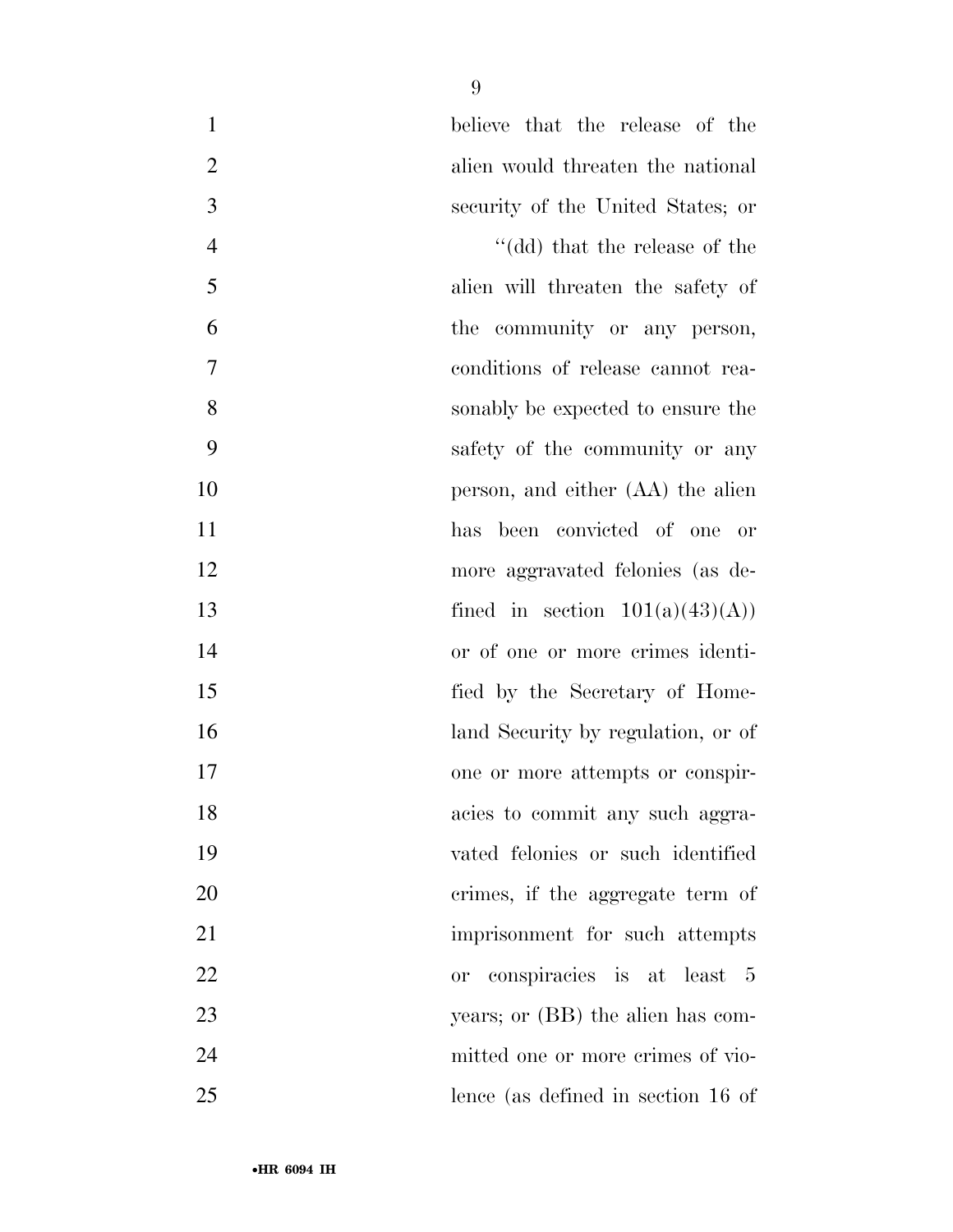| $\mathbf{1}$   | title 18, United States Code, but       |
|----------------|-----------------------------------------|
| $\overline{2}$ | not including a purely political        |
| 3              | offense) and, because of a mental       |
| $\overline{4}$ | condition or personality disorder       |
| 5              | and behavior associated with that       |
| 6              | condition or disorder, the alien is     |
| 7              | likely to engage in acts of vio-        |
| 8              | lence in the future; or                 |
| 9              | $``(ee)$ that the release of the        |
| 10             | alien will threaten the safety of       |
| 11             | the community or any person,            |
| 12             | conditions of release cannot rea-       |
| 13             | sonably be expected to ensure the       |
| 14             | safety of the community or any          |
| 15             | person, and the alien has been          |
| 16             | convicted of at least one aggra-        |
| 17             | vated felony (as defined in sec-        |
| 18             | tion $101(a)(43)$ ; or                  |
| 19             | "(III) pending a determination          |
| 20             | under subclause $(II)$ , so long as the |
| 21             | Secretary of Homeland Security has      |
| 22             | initiated the administrative review     |
| 23             | process not later than 30 days after    |
|                |                                         |

 the expiration of the removal period (including any extension of the re-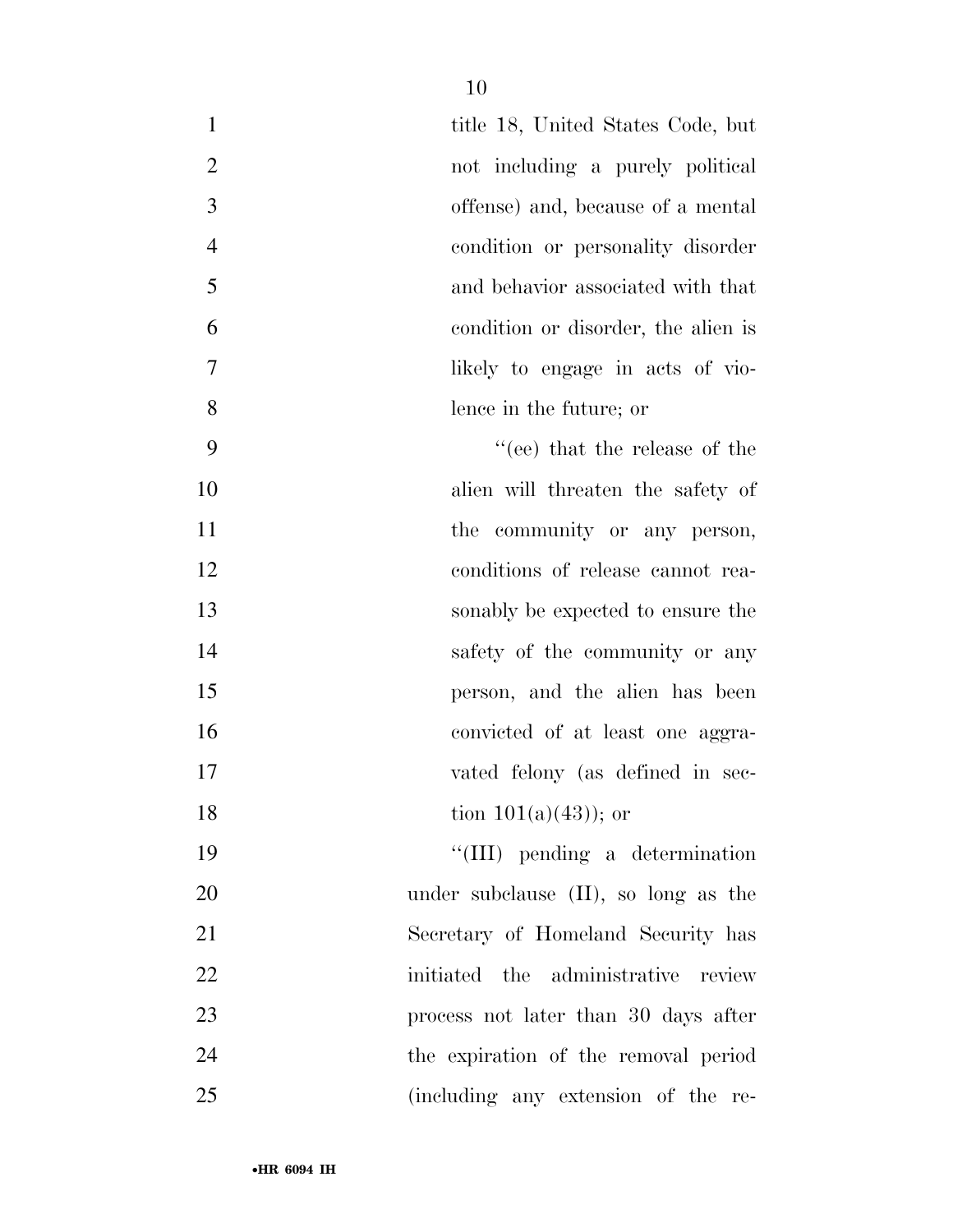| $\mathbf{1}$   | moval period, as provided in sub-              |
|----------------|------------------------------------------------|
| $\overline{2}$ | section $(a)(1)(C)$ ).                         |
| 3              | "(C) RENEWAL AND DELEGATION OF CER-            |
| $\overline{4}$ | TIFICATION.-                                   |
| 5              | "(i) RENEWAL.—The Secretary of                 |
| 6              | Homeland Security may renew a certifi-         |
| $\tau$         | cation under subparagraph $(B)(ii)(II)$        |
| 8              | every 6 months without limitation, after       |
| 9              | providing an opportunity for the alien to      |
| 10             | request reconsideration of the certification   |
| 11             | and to submit documents or other evidence      |
| 12             | in support of that request. If the Secretary   |
| 13             | does not renew a certification, the Sec-       |
| 14             | retary may not continue to detain the alien    |
| 15             | under subparagraph $(B)(ii)(II)$ .             |
| 16             | "(ii) DELEGATION.—Notwithstanding              |
| 17             | section 103, the Secretary of Homeland         |
| 18             | Security may not delegate the authority to     |
| 19             | make or renew a certification described in     |
| 20             | item (bb), (cc), or (ee) of subparagraph       |
| 21             | $(B)(ii)(II)$ below the level of the Assistant |
| 22             | Secretary for Immigration and Customs          |
| 23             | Enforcement.                                   |
| 24             | "(iii) HEARING.—The Secretary of               |
| 25             | Homeland Security may request that the         |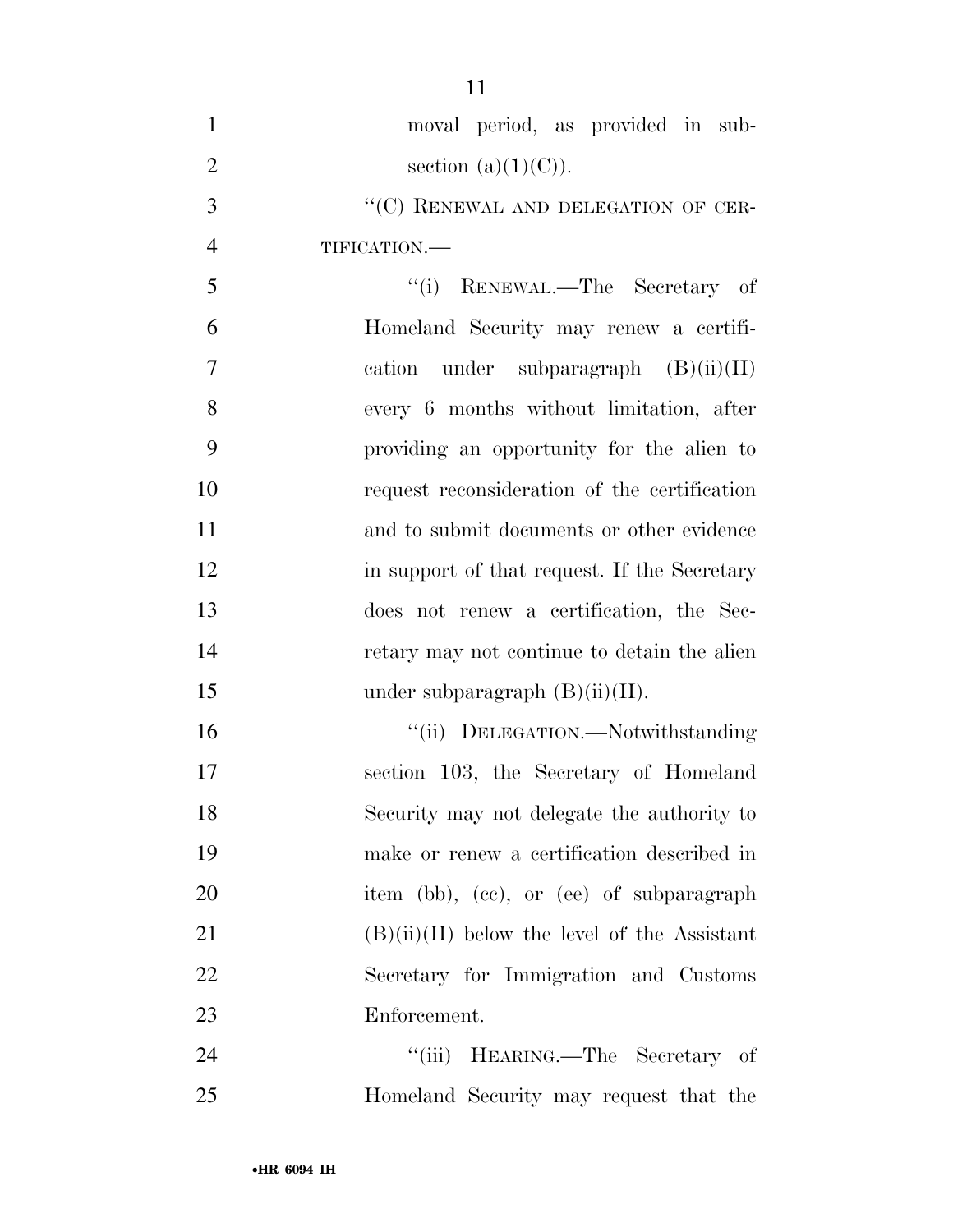Attorney General or the Attorney General's designee provide for a hearing to make the determination described in item (dd)(BB) 4 of subparagraph  $(B)(ii)(II)$ . ''(D) RELEASE ON CONDITIONS.—If it is determined that an alien should be released from detention, the Secretary of Homeland Se- curity, in the exercise of the Secretary's discre- tion, may impose conditions on release as pro- vided in paragraph (3). 11 "'(E) REDETENTION.—The Secretary of Homeland Security, in the exercise of the Sec- retary's discretion, without any limitations other than those specified in this section, may again detain any alien subject to a final re- moval order who is released from custody if the alien fails to comply with the conditions of re- lease, or to continue to satisfy the conditions described in subparagraph (A), or if, upon re- consideration, the Secretary determines that the alien can be detained under subparagraph (B). Paragraphs (6) through (8) shall apply to any alien returned to custody pursuant to this sub- paragraph, as if the removal period terminated on the day of the redetention.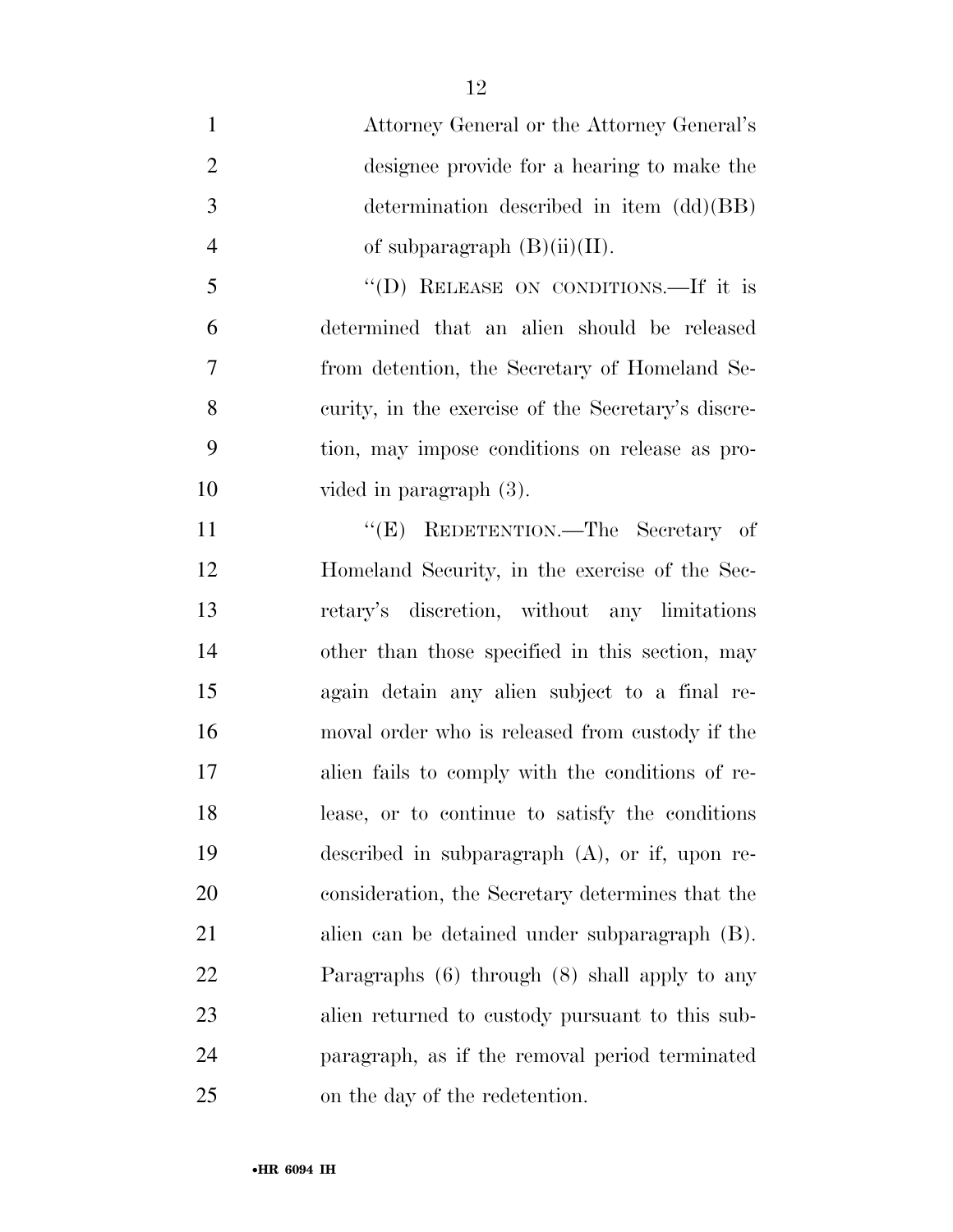1 "
(F) CERTAIN ALIENS WHO EFFECTED ENTRY.—If an alien has effected an entry, but has neither been lawfully admitted nor has been physically present in the United States continu- ously for the 2-year period immediately prior to the commencement of removal proceedings under this Act or deportation proceedings against the alien, the Secretary of Homeland Security, in the exercise of the Secretary's dis- cretion, may decide not to apply paragraph (8) and detain the alien without any limitations ex- cept those which the Secretary shall adopt by regulation.

14 "(9) JUDICIAL REVIEW.—Without regard to the place of confinement, judicial review of any action or decision pursuant to paragraphs (6), (7), or (8) shall be available exclusively in habeas corpus proceedings instituted in the United States District Court for the District of Columbia, and only if the alien has ex- hausted all administrative remedies (statutory and regulatory) available to the alien as of right.''.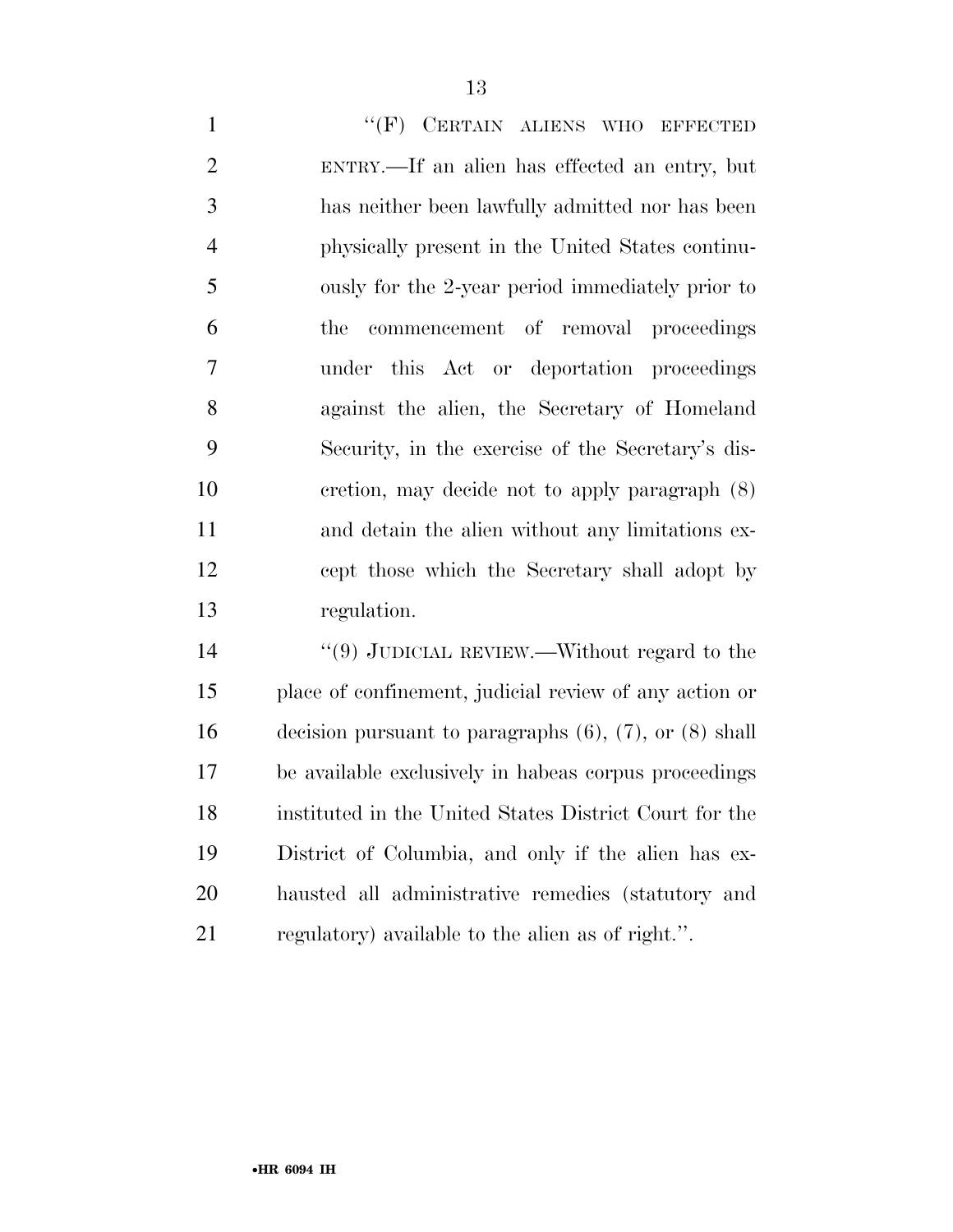**CEEDINGS.** 

 (a) DETENTION AUTHORITY.—Section 235 of the Immigration and Nationality Act (8 U.S.C. 1225) is amended by adding at the end the following:

''(e) LENGTH OF DETENTION.—

7 "(1) IN GENERAL.—With regard to length of detention, an alien may be detained under this sec- tion, without limitation, until the alien is subject to an administratively final order of removal.

11 "(2) CONSTRUCTION.—The length of detention under this section shall not affect the validity of any detention under section 241.

 ''(f) JUDICIAL REVIEW.—Without regard to the place of confinement, judicial review of any action or decision made pursuant to subsection (e) shall be available exclu- sively in a habeas corpus proceeding instituted in the United States District Court for the District of Columbia and only if the alien has exhausted all administrative rem- edies (statutory and nonstatutory) available to the alien as of right.''.

 (b) JUDICIAL REVIEW.—Section 236(e) of such Act (8 U.S.C. 1226(e)) is amended by adding at the end the following: ''Without regard to the place of confinement, judicial review of any action or decision made pursuant to subsection (f) shall be available exclusively in a habeas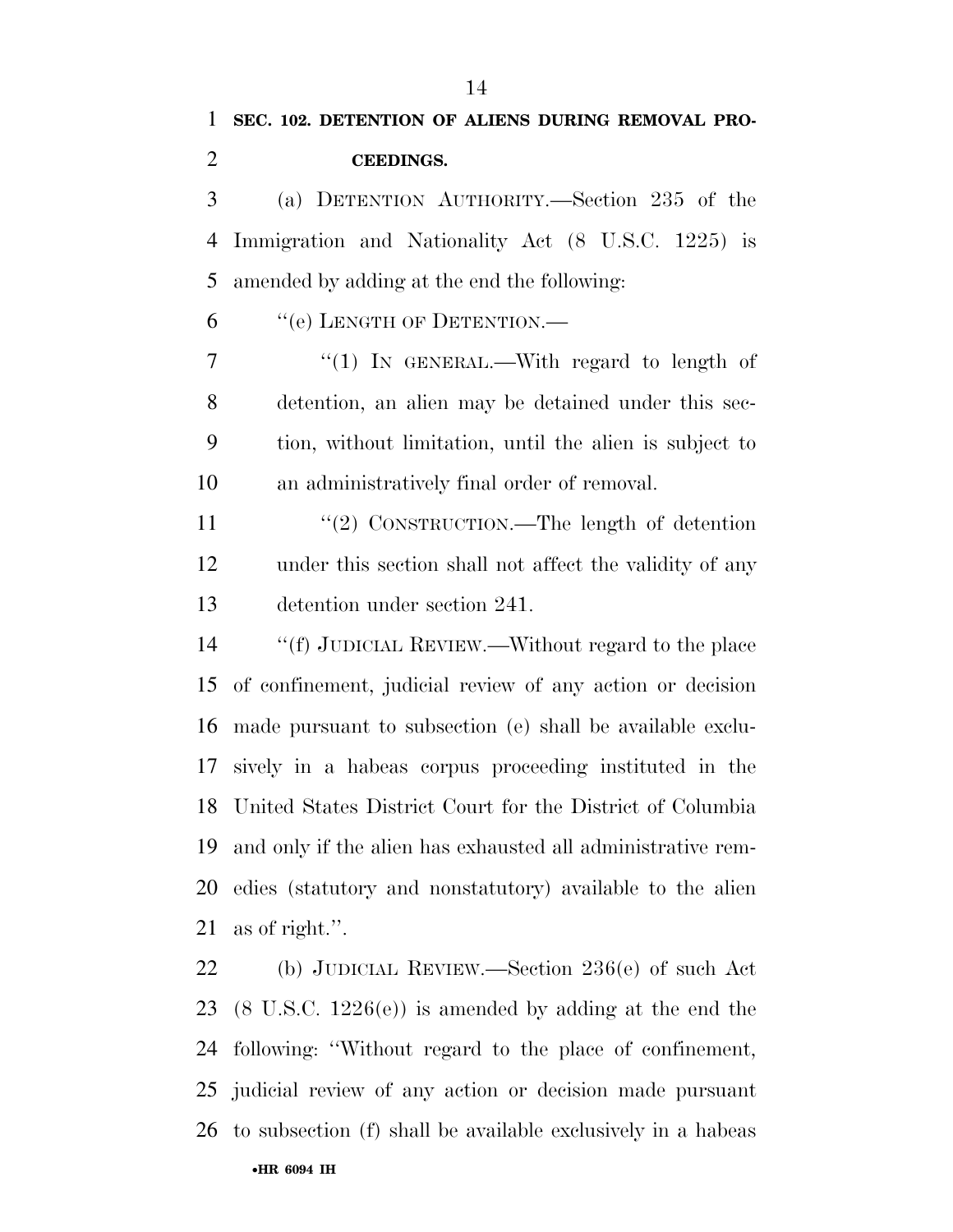corpus proceeding instituted in the United States District Court for the District of Columbia and only if the alien has exhausted all administrative remedies (statutory and nonstatutory) available to the alien as of right.''.

 (c) LENGTH OF DETENTION.—Section 236 of such Act (8 U.S.C. 1226) is amended by adding at the end the following:

8 "(f) LENGTH OF DETENTION.—

9 "(1) In GENERAL.—With regard to length of detention, an alien may be detained under this sec- tion, without limitation, until the alien is subject to an administratively final order of removal.

13 "(2) CONSTRUCTION.—The length of detention under this section shall not affect the validity of any detention under section 241 of this Act.''.

#### **SEC. 103. SEVERABILITY.**

 If any provision of this title, or any amendment made by this title, or the application of any such provision to any person or circumstance, is held to be invalid for any reason, the remainder of this title, and of the amendments made by this title, and the application of the provisions and of the amendments made by this title to any other person or circumstance, shall not be affected by such hold-ing.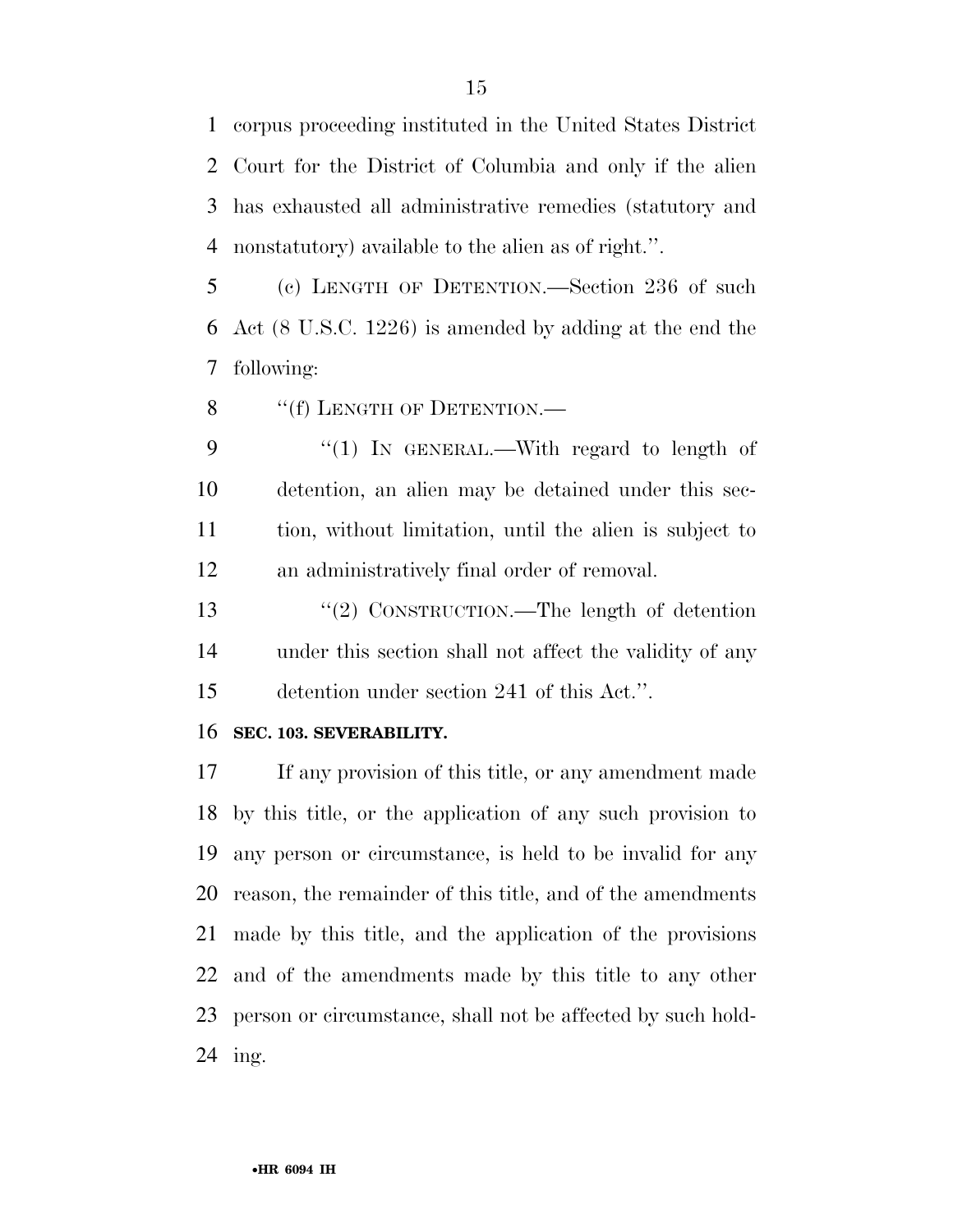#### **SEC. 104. EFFECTIVE DATES.**

 (a) SECTION 101.—The amendments made by section 101 shall take effect on the date of the enactment of this Act, and section 241 of the Immigration and Nationality Act, as amended, shall apply to—

 (1) all aliens subject to a final administrative removal, deportation, or exclusion order that was issued before, on, or after the date of the enactment of this Act; and

 (2) acts and conditions occurring or existing be- fore, on, or after the date of the enactment of this Act.

 (b) SECTION 102.—The amendments made by sec- tion 102 shall take effect upon the date of the enactment of this Act, and sections 235 and 236 of the Immigration and Nationality Act, as amended, shall apply to any alien in detention under provisions of such sections on or after the date of the enactment of this Act.

# **TITLE II—CRIMINAL ALIEN REMOVAL ACT**

**SEC. 201. EXPEDITED REMOVAL FOR ALIENS INADMISSIBLE** 

#### **ON CRIMINAL GROUNDS.**

 (a) IN GENERAL.—Section 238(b) of the Immigra-tion and Nationality Act (8 U.S.C. 1228(b)) is amended—

25 (1) in paragraph  $(1)$ —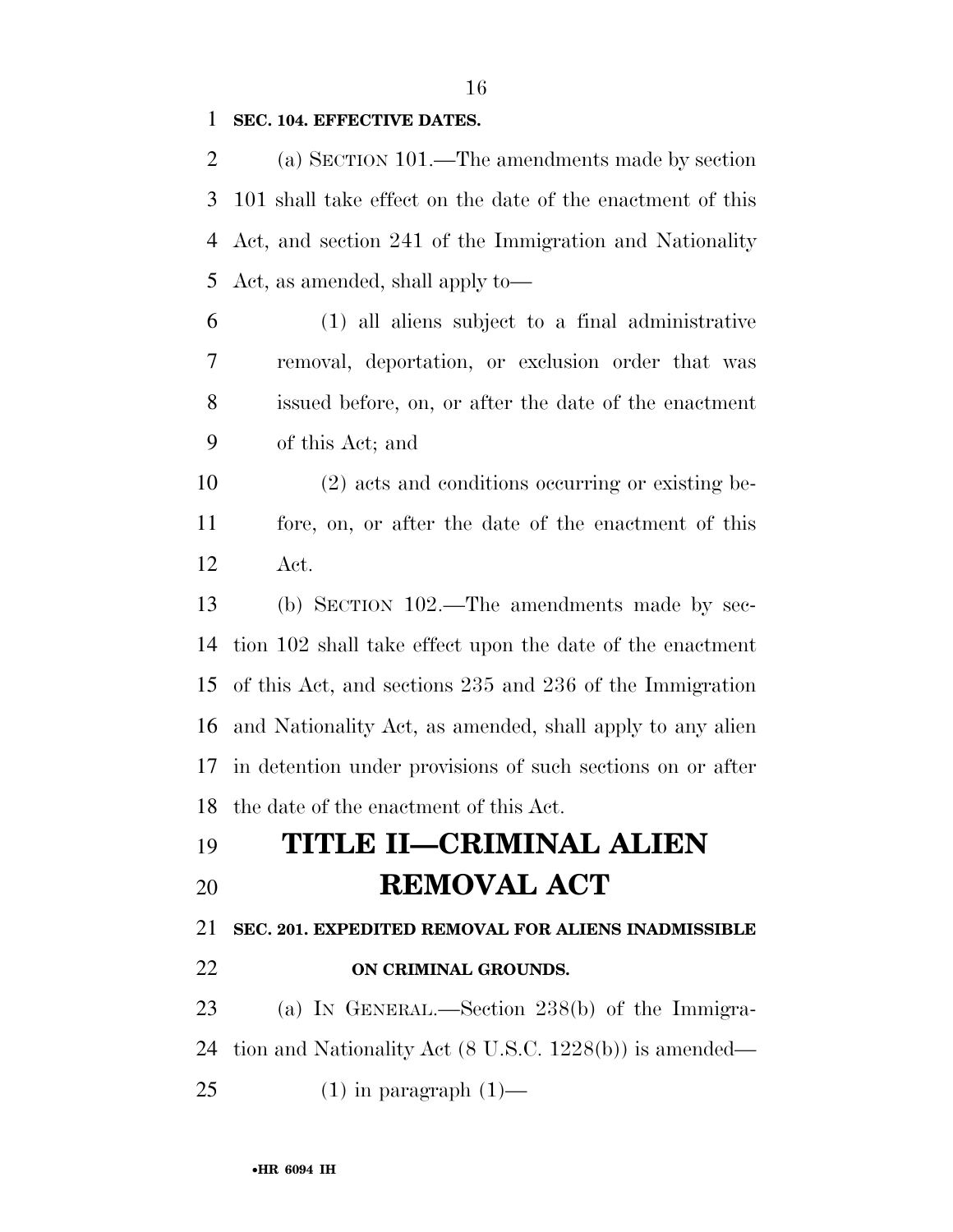| $\mathbf{1}$   | (A) by striking "Attorney General" and in-                        |
|----------------|-------------------------------------------------------------------|
| $\overline{2}$ | serting "Secretary of Homeland Security in the                    |
| 3              | exercise of discretion"; and                                      |
| $\overline{4}$ | (B) by striking "set forth in this sub-                           |
| 5              | section or" and inserting "set forth in this sub-                 |
| 6              | section, in lieu of removal proceedings under";                   |
| 7              | $(2)$ in paragraph $(3)$ , by striking "paragraph"                |
| 8              | (1) until 14 calendar days" and inserting "para-                  |
| 9              | graph $(1)$ or $(3)$ until 7 calendar days";                      |
| 10             | (3) by striking "Attorney General" each place                     |
| 11             | it appears in paragraphs $(3)$ and $(4)$ and inserting            |
| 12             | "Secretary of Homeland Security";                                 |
| 13             | $(4)$ in paragraph $(5)$ —                                        |
| 14             | (A) by striking "described in this section"                       |
| 15             | and inserting "described in paragraph (1) or                      |
| 16             | $(2)$ "; and                                                      |
| 17             | (B) by striking "the Attorney General may                         |
| 18             | grant in the Attorney General's discretion" and                   |
| 19             | inserting "the Secretary of Homeland Security                     |
| 20             | or the Attorney General may grant, in the dis-                    |
| 21             | cretion of the Secretary or Attorney General, in                  |
| 22             | any proceeding";                                                  |
| 23             | $(5)$ by redesignating paragraphs $(3)$ , $(4)$ , and             |
| 24             | $(5)$ as paragraphs $(4)$ , $(5)$ , and $(6)$ , respectively; and |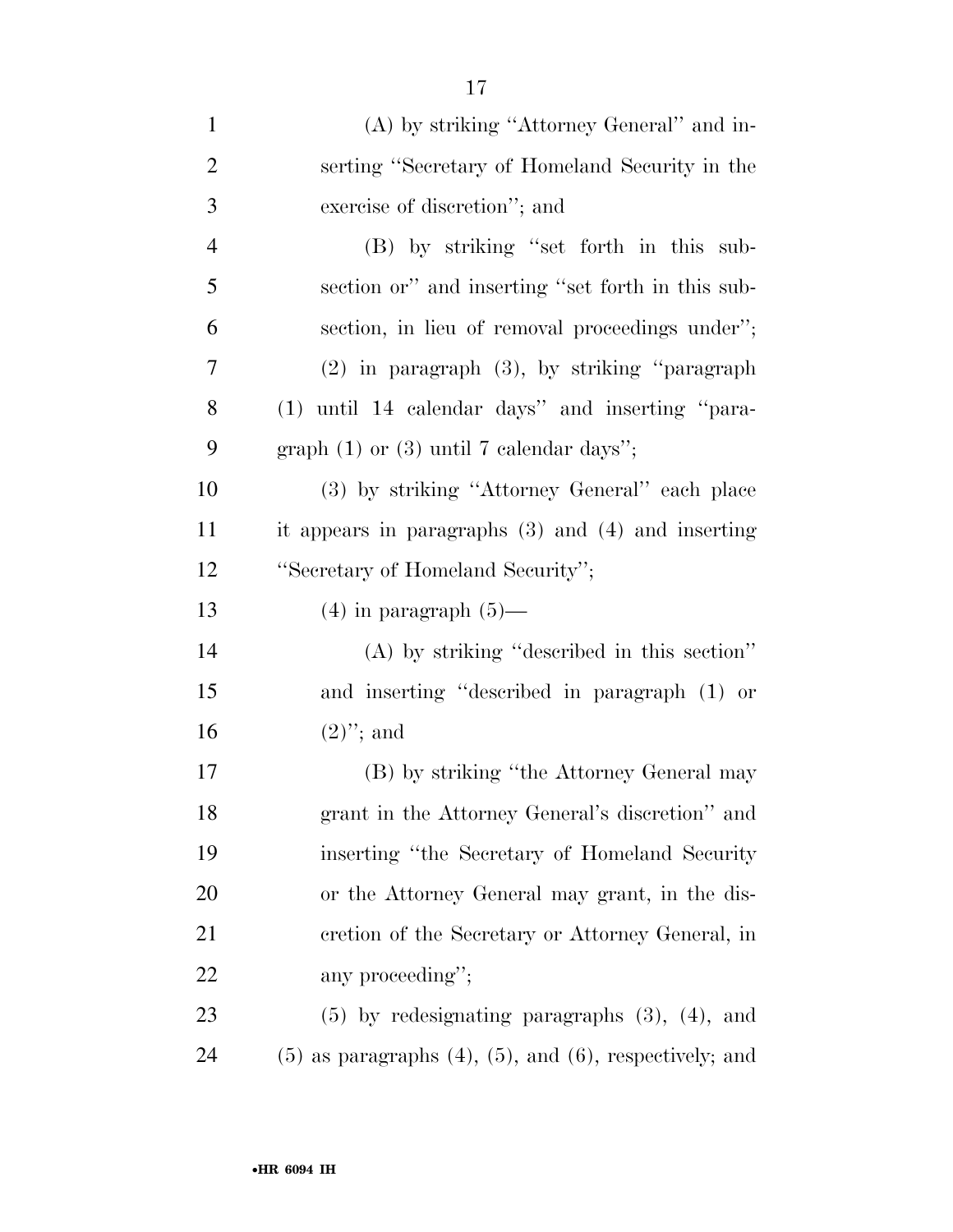| $\mathbf{1}$   | $(6)$ by inserting after paragraph $(2)$ the fol-          |
|----------------|------------------------------------------------------------|
| $\overline{2}$ | lowing new paragraph:                                      |
| 3              | "(3) The Secretary of Homeland Security in                 |
| $\overline{4}$ | the exercise of discretion may determine inadmis-          |
| 5              | sibility under section $212(a)(2)$ (relating to criminal   |
| 6              | offenses) and issue an order of removal pursuant to        |
| 7              | the procedures set forth in this subsection, in lieu of    |
| 8              | removal proceedings under section 240, with respect        |
| 9              | to an alien who-                                           |
| 10             | $\lq\lq$ has not been admitted or paroled;                 |
| 11             | $\lq\lq$ (B) has not been found to have a credible         |
| 12             | fear of persecution pursuant to the procedures             |
| 13             | set forth in section $235(b)(1)(B)$ ; and                  |
| 14             | $\lq\lq$ (C) is not eligible for a waiver of inadmis-      |
| 15             | sibility or relief from removal.".                         |
| 16             | (b) EFFECTIVE DATE.—The amendments made by                 |
| 17             | subsection (a) shall take effect on the date of the enact- |
| 18             | ment of this Act but shall not apply to aliens who are     |
| 19             | in removal proceedings under section 240 of the Immigra-   |
| 20             | tion and Nationality Act as of such date.                  |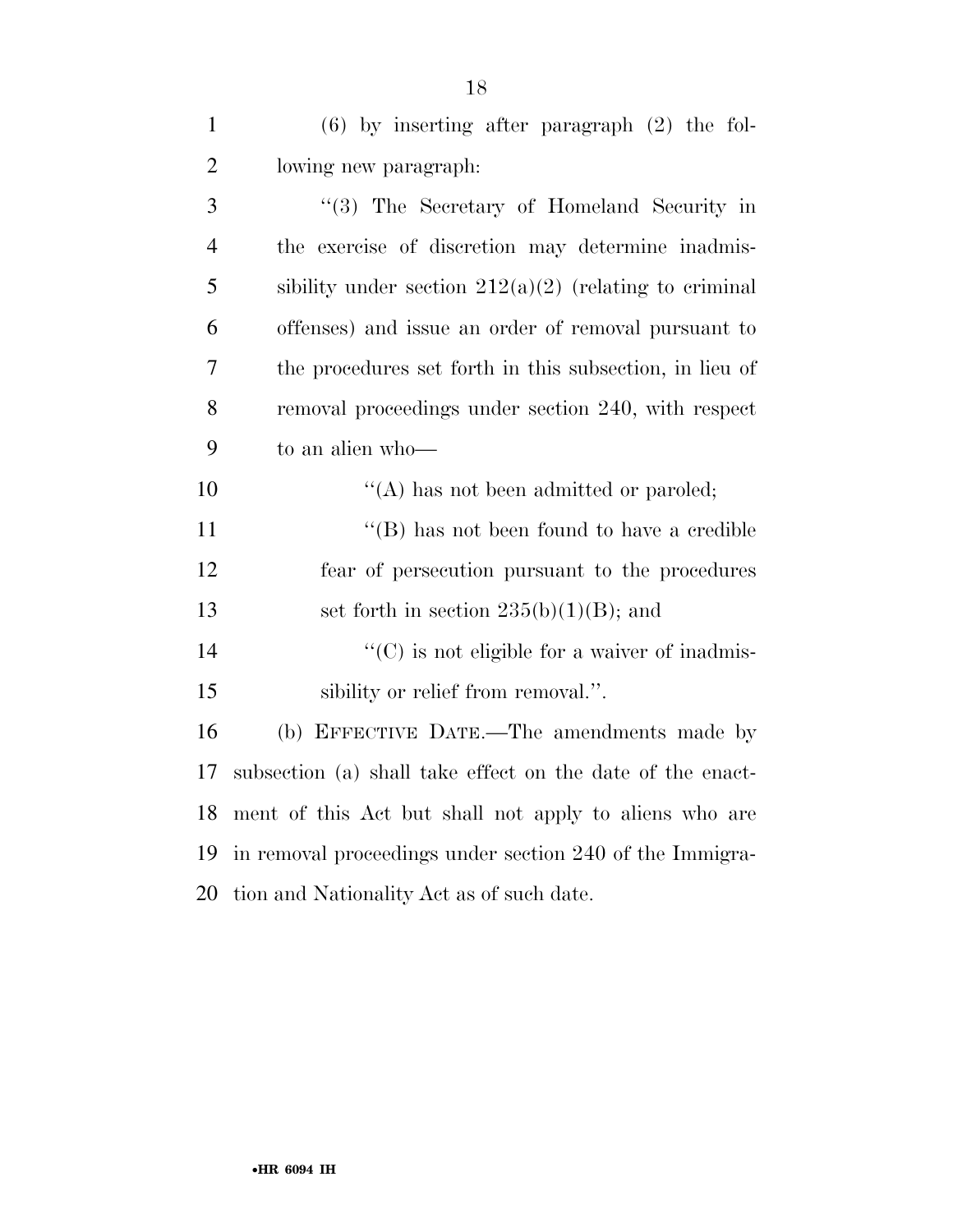| 1              | TITLE III—ALIEN GANG                                            |
|----------------|-----------------------------------------------------------------|
| $\overline{2}$ | <b>REMOVAL ACT OF 2006</b>                                      |
| 3              | SEC. 301. RENDERING INADMISSIBLE AND DEPORTABLE                 |
| 4              | <b>CRIMINAL</b><br>ALIENS PARTICIPATING IN                      |
| 5              | <b>STREET GANGS.</b>                                            |
| 6              | (a) INADMISSIBLE.—Section $212(a)(2)$ of the Immi-              |
| 7 <sup>1</sup> | gration and Nationality Act $(8 \text{ U.S.C. } 1182(a)(2))$ is |
| 8              | amended by adding at the end the following:                     |
| 9              | "(J) CRIMINAL STREET GANG PARTICIPA-                            |
| 10             | $TION$ .                                                        |
| 11             | "(i) IN GENERAL.—Any alien is inad-                             |
| 12             | missible if—                                                    |
| 12             | $(1)$ the alien has been nemeted                                |

| -13 | $\lq\lq$ (I) the alien has been removed   |
|-----|-------------------------------------------|
| -14 | under section $237(a)(2)(F)$ ; or         |
| 15  | $\lq\lq$ (II) the consular officer or the |

| -16 |                         | Secretary of Homeland Security     |  |
|-----|-------------------------|------------------------------------|--|
| -17 |                         | knows, or has reasonable ground to |  |
| -18 | believe that the alien— |                                    |  |

| 19 | "(aa) is a member of a               |
|----|--------------------------------------|
| 20 | criminal street gang and has         |
| 21 | committed, conspired, or threat-     |
| 22 | ened to commit, or seeks to enter    |
| 23 | the United States to engage sole-    |
| 24 | ly, principally, or incidentally in, |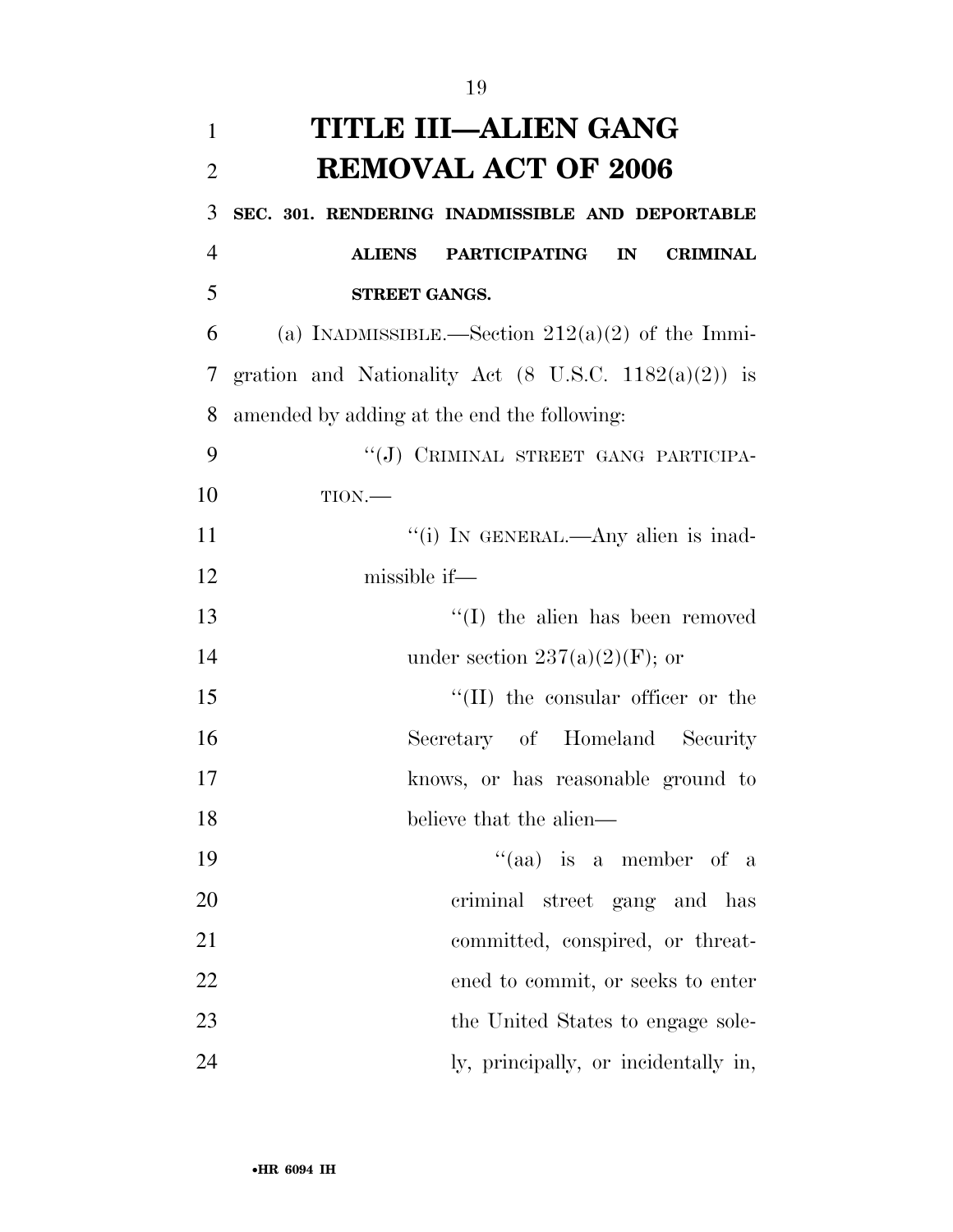| $\mathbf{1}$   | a gang crime or any other unlaw-        |
|----------------|-----------------------------------------|
| $\overline{2}$ | ful activity; or                        |
| 3              | "(bb) is a member of a                  |
| $\overline{4}$ | criminal street gang designated         |
| 5              | under section 219A.                     |
| 6              | "(ii) DEFINITIONS.—For purposes of      |
| $\tau$         | this subparagraph.                      |
| 8              | "(I) CRIMINAL STREET GANG.-             |
| 9              | The term 'criminal street gang' means   |
| 10             | a formal or informal group or associa-  |
| 11             | tion of 3 or more individuals, who      |
| 12             | commit 2 or more gang crimes (one of    |
| 13             | which is a crime of violence, as de-    |
| 14             | fined in section 16 of title 18, United |
| 15             | States Code) in 2 or more separate      |
| 16             | criminal episodes in relation to the    |
| 17             | group or association.                   |
| 18             | "(II) GANG CRIME.—The term              |
| 19             | 'gang crime' means conduct consti-      |
| 20             | tuting any Federal or State crime,      |
| 21             | punishable by imprisonment for one      |
| 22             | year or more, in any of the following   |
| 23             | categories:                             |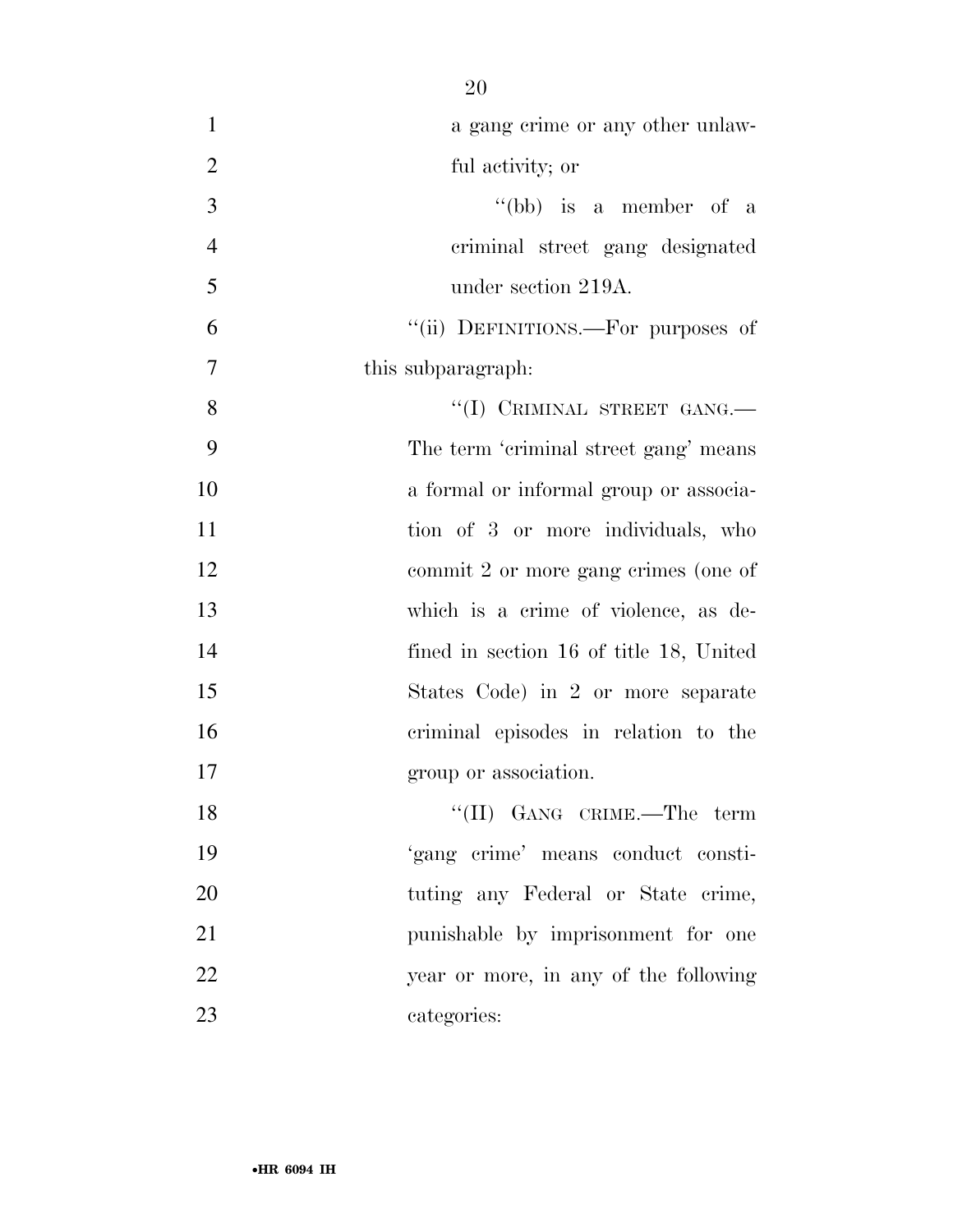| $\mathbf{1}$   | "(aa) A crime of violence (as                        |
|----------------|------------------------------------------------------|
| $\overline{2}$ | defined in section $16$ of title $18$ ,              |
| 3              | United States Code).                                 |
| $\overline{4}$ | "(bb) A crime involving ob-                          |
| 5              | struction of justice, tampering                      |
| 6              | with or retaliating against a wit-                   |
| 7              | ness, victim, or informant, or                       |
| 8              | burglary.                                            |
| 9              | "(cc) A crime involving the                          |
| 10             | manufacturing, importing, dis-                       |
| 11             | tributing, possessing with intent                    |
| 12             | to distribute, or otherwise dealing                  |
| 13             | in a controlled substance or listed                  |
| 14             | chemical (as those terms are de-                     |
| 15             | fined in section 102 of the Con-                     |
| 16             | trolled Substances Act<br>(21)                       |
| 17             | $U.S.C. 802)$ ).                                     |
| 18             | "(dd) Any conduct punish-                            |
| 19             | able under section 844 of title                      |
| 20             | 18, United States Code (relating                     |
| 21             | explosive materials), sub-<br>$\mathop{\mathrm{to}}$ |
| 22             | section (d), $(g)(1)$ (where the un-                 |
| 23             | derlying conviction is a violent                     |
| 24             | felony (as defined in section                        |
| 25             | $924(e)(2)(B)$ of such title) or is a                |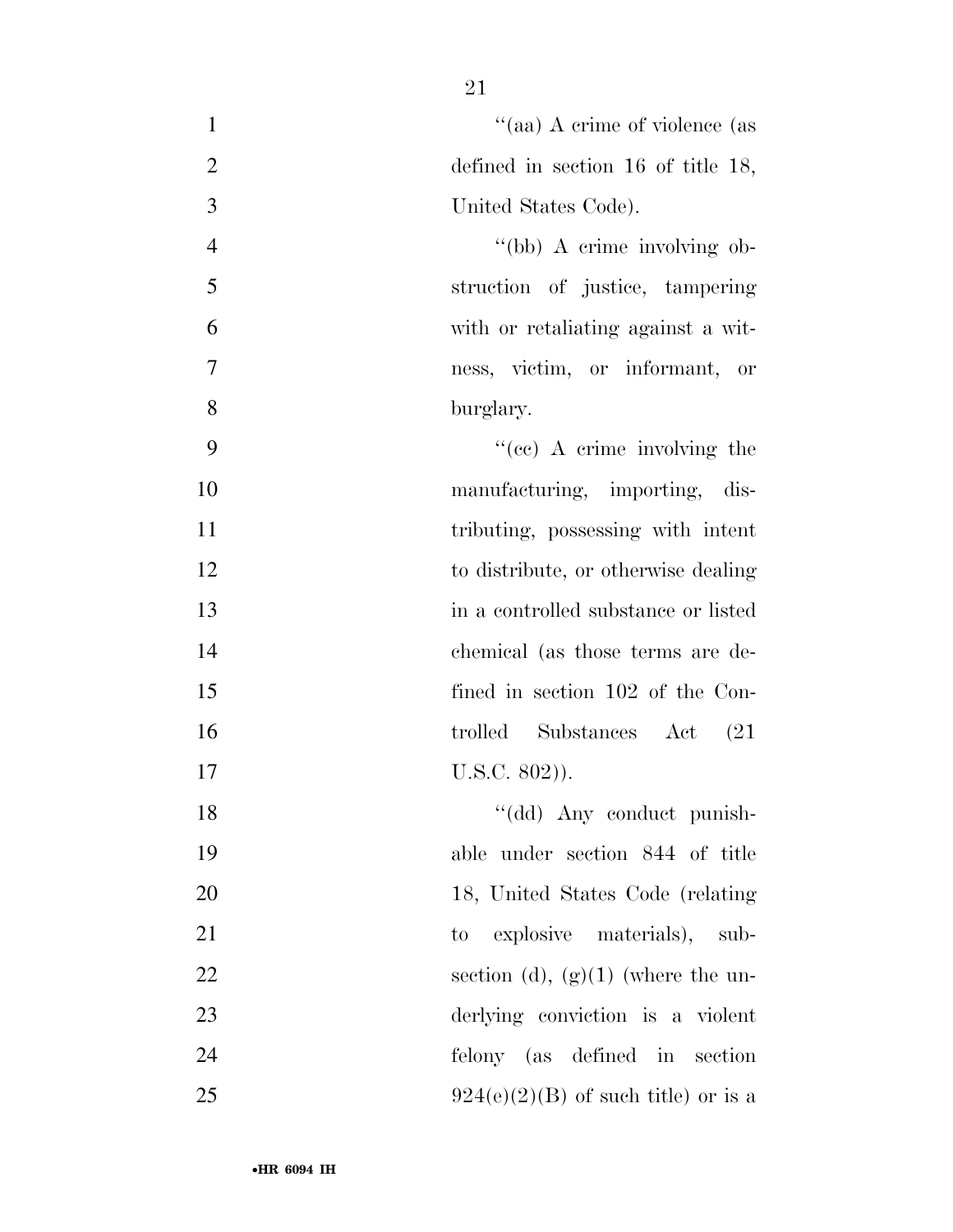| $\mathbf{1}$   | serious drug offense (as defined      |
|----------------|---------------------------------------|
| $\overline{2}$ | in section $924(e)(2)(A)$ , (i), (j), |
| 3              | $(k)$ , (o), (p), (q), (u), or (x) of |
| $\overline{4}$ | section 922 of such title (relating)  |
| 5              | to unlawful acts), or subsection      |
| 6              | (b), (c), (g), (h), (k), (l), (m), or |
| $\tau$         | $(n)$ of section 924 of such title    |
| 8              | (relating to penalties), section      |
| 9              | 930 of such title (relating to pos-   |
| 10             | session of firearms and dan-          |
| 11             | gerous weapons in Federal facili-     |
| 12             | ties), section 931 of such title      |
| 13             | (relating to purchase, ownership,     |
| 14             | or possession of body armor by        |
| 15             | violent felons), sections 1028 and    |
| 16             | 1029 of such title (relating to       |
| 17             | fraud and related activity in con-    |
| 18             | nection with identification docu-     |
| 19             | ments or access devices), section     |
| 20             | 1952 of such title (relating to       |
| 21             | interstate and foreign travel or      |
| 22             | transportation in aid of racket-      |
| 23             | eering enterprises), section 1956     |
| 24             | of such title (relating to the laun-  |
| 25             | dering of monetary instruments),      |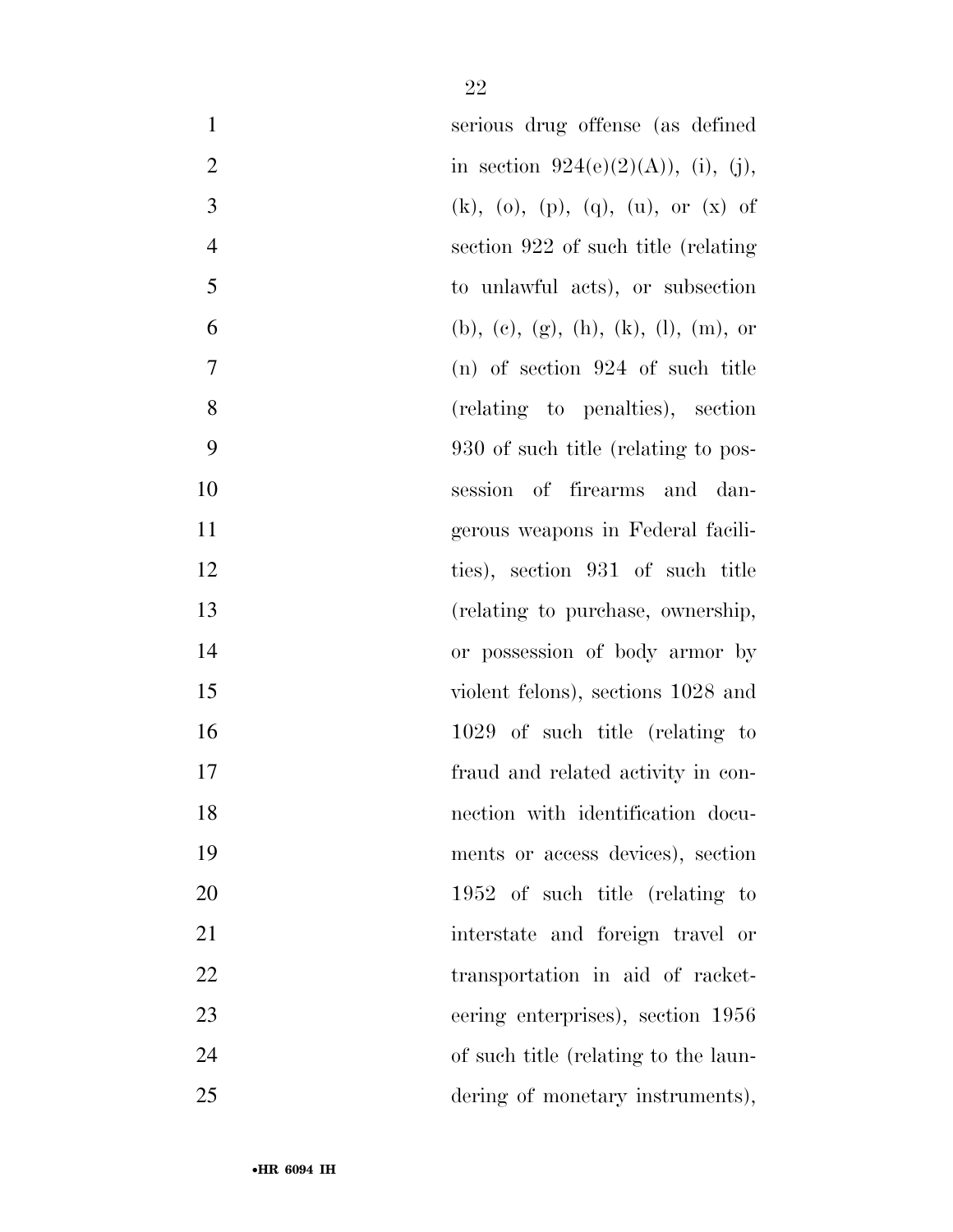| $\mathbf{1}$   |                                             | section 1957 of such title (relat-                              |
|----------------|---------------------------------------------|-----------------------------------------------------------------|
| $\overline{2}$ |                                             | ing to engaging in monetary                                     |
| 3              |                                             | transactions in property derived                                |
| $\overline{4}$ |                                             | from specified unlawful activity),                              |
| 5              |                                             | or sections 2312 through 2315 of                                |
| 6              |                                             | such title (relating to interstate                              |
| 7              |                                             | transportation of stolen motor ve-                              |
| 8              |                                             | hicles or stolen property).                                     |
| 9              |                                             | "(ee) Any conduct punish-                                       |
| 10             |                                             | able under section $274$ (relating                              |
| 11             |                                             | to bringing in and harboring cer-                               |
| 12             |                                             | tain aliens), section $277$ (relating                           |
| 13             | $\mathop{\mathrm{to}}$                      | aiding or assisting certain                                     |
| 14             |                                             | enter<br>the<br>aliens<br>to<br>United                          |
| 15             |                                             | States), or section 278 (relating                               |
| 16             |                                             | to importation of alien for im-                                 |
| 17             |                                             | moral purpose) of this Act.".                                   |
| 18             |                                             | (b) DEPORTABLE.—Section $237(a)(2)$ of the Immi-                |
| 19             |                                             | gration and Nationality Act $(8 \text{ U.S.C. } 1227(a)(2))$ is |
| 20             | amended by adding at the end the following: |                                                                 |
|                |                                             |                                                                 |

21 "(F) CRIMINAL STREET GANG PARTICIPA- TION.— ''(i) IN GENERAL.—Any alien is de-portable who—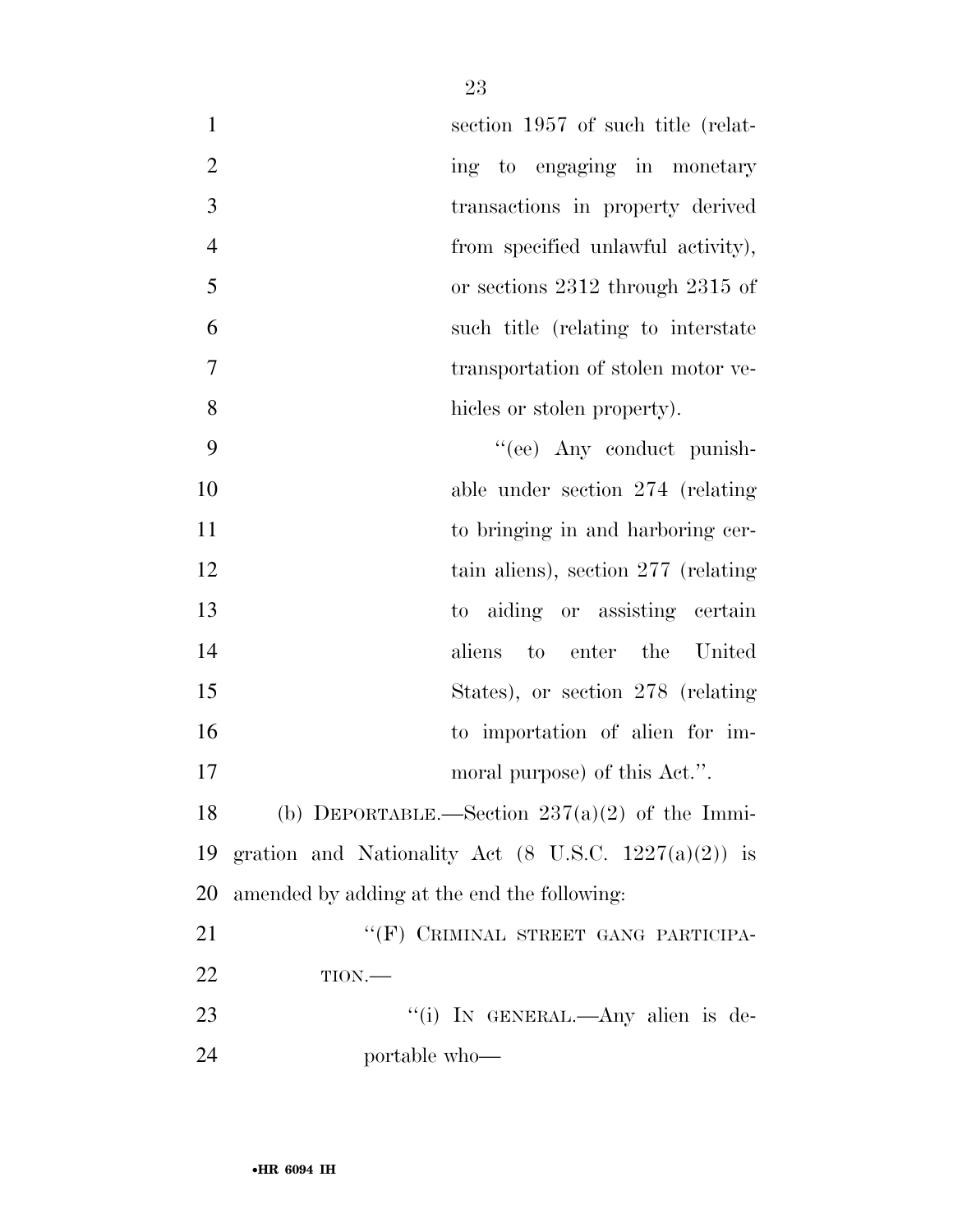| $\mathbf{1}$   | $\lq\lq$ (I) is a member of a criminal                 |
|----------------|--------------------------------------------------------|
| $\overline{2}$ | street gang and is convicted of com-                   |
| 3              | mitting, or conspiring, threatening, or                |
| $\overline{4}$ | attempting to commit, a gang crime;                    |
| 5              | <b>or</b>                                              |
| 6              | $\lq\lq$ (II) is determined by the Sec-                |
| $\overline{7}$ | retary of Homeland Security to be a                    |
| 8              | member of a criminal street gang des-                  |
| 9              | ignated under section 219A.                            |
| 10             | "(ii) DEFINITIONS.—For purposes of                     |
| 11             | this subparagraph, the terms 'criminal                 |
| 12             | street gang' and 'gang crime' have the                 |
| 13             | meaning given such terms in section                    |
| 14             | $212(a)(2)(J)(ii)$ .".                                 |
| 15             | (c) DESIGNATION OF CRIMINAL STREET GANGS.—             |
| 16             | (1) IN GENERAL.—Chapter 2 of title II of the           |
| 17             | Immigration and Nationality Act (8 U.S.C. 1181 et      |
| 18             | seq.) is amended by adding at the end the following:   |
| 19             | "DESIGNATION OF CRIMINAL STREET GANGS                  |
| 20             | "SEC. 219A. (a) DESIGNATION.—                          |
| 21             | "(1) IN GENERAL.—The Attorney General is               |
| 22             | authorized to designate a group or association as a    |
| 23             | criminal street gang in accordance with this sub-      |
| 24             | section if the Attorney General finds that the group   |
| 25             | or association meets the criteria described in section |
| 26             | 212(a)(2)(J)(ii)(I).                                   |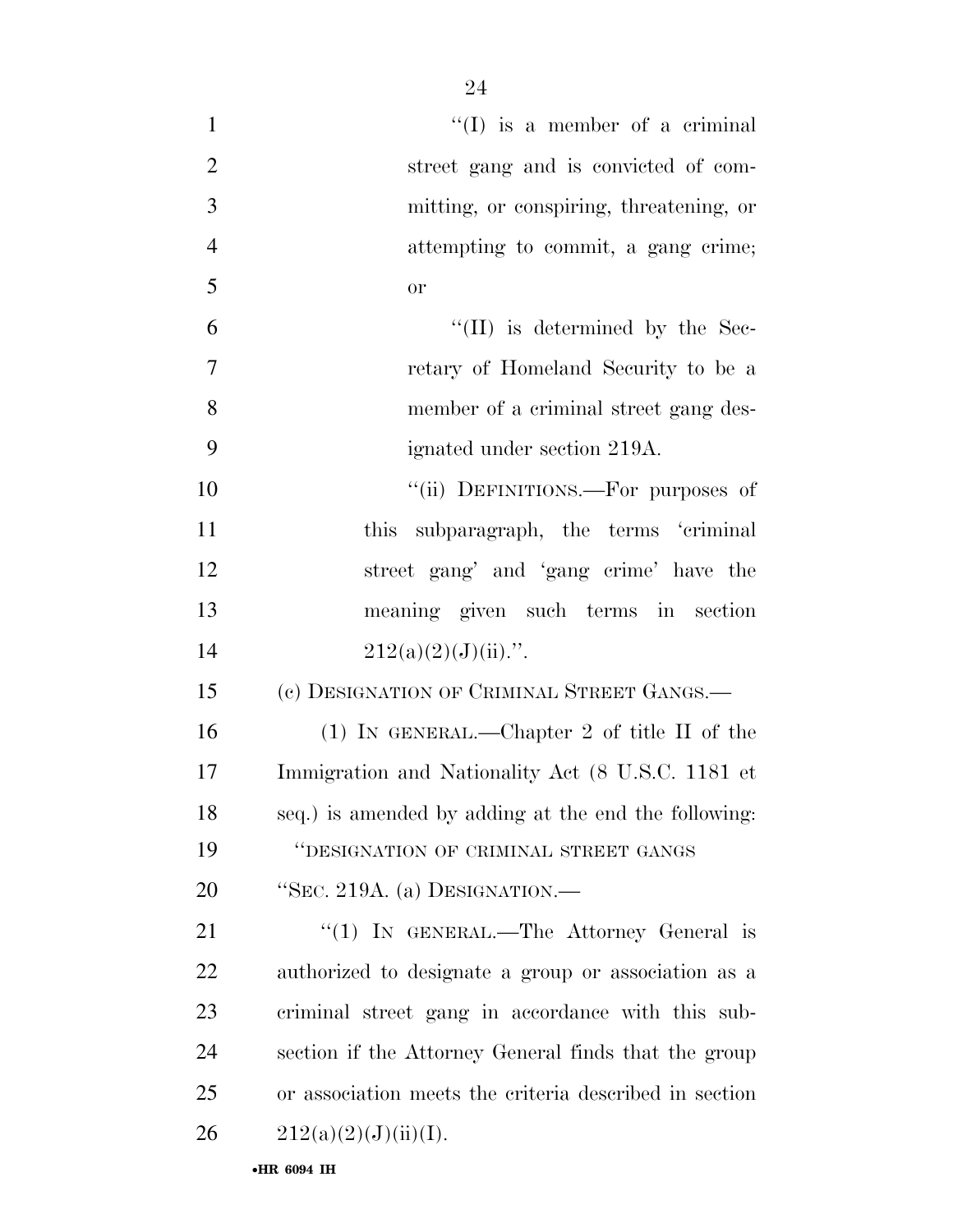| $\cdot$ (2) PROCEDURE.— |
|-------------------------|
|-------------------------|

''(A) NOTICE.—

3 "(i) TO CONGRESSIONAL LEADERS.— Seven days before making a designation under this subsection, the Attorney Gen- eral shall, by classified communication, no- tify the Speaker and Minority Leader of the House of Representatives, the Presi- dent pro tempore, Majority Leader, and Minority Leader of the Senate, and the members of the relevant committees of the House of Representatives and the Senate, in writing, of the intent to designate a group or association under this subsection, together with the findings made under paragraph (1) with respect to that group or association, and the factual basis there-for.

19 "'(ii) PUBLICATION IN FEDERAL REG- ISTER.—The Attorney shall publish the designation in the Federal Register seven days after providing the notification under clause (i).

24 "(B) EFFECT OF DESIGNATION.—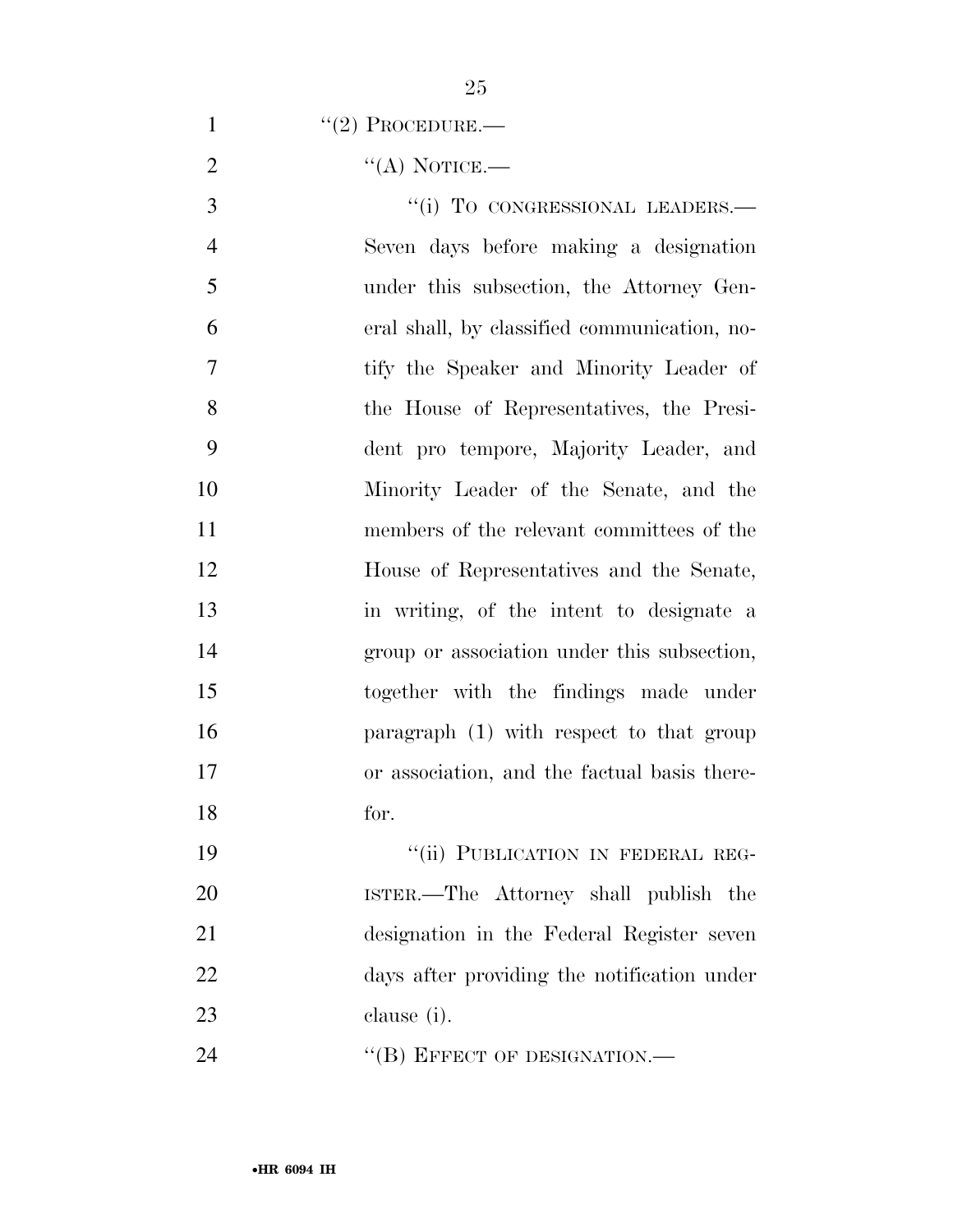| $\mathbf{1}$   | "(i) A designation under this sub-                    |
|----------------|-------------------------------------------------------|
| $\overline{2}$ | section shall take effect upon publication            |
| 3              | under subparagraph $(A)(ii)$ .                        |
| $\overline{4}$ | "(ii) Any designation under this sub-                 |
| 5              | section shall cease to have effect upon an            |
| 6              | Act of Congress disapproving such des-                |
| 7              | <i>ignation.</i>                                      |
| 8              | "(3) RECORD.—In making a designation under            |
| 9              | this subsection, the Attorney General shall create an |
| 10             | administrative record.                                |
| 11             | $``(4)$ PERIOD OF DESIGNATION.—                       |
| 12             | "(A) IN GENERAL.—A designation under                  |
| 13             | this subsection shall be effective for all purposes   |
| 14             | until revoked under paragraph $(5)$ or $(6)$ or set   |
| 15             | aside pursuant to subsection (b).                     |
| 16             | "(B) REVIEW OF DESIGNATION UPON PE-                   |
| 17             | TITION.-                                              |
| 18             | "(i) IN GENERAL.—The Attorney                         |
| 19             | General shall review the designation of a             |
| 20             | criminal street gang under the procedures             |
| 21             | set forth in clauses (iii) and (iv) if the des-       |
| 22             | ignated gang or association files a petition          |
| 23             | for revocation within the petition period             |
| 24             | described in clause (ii).                             |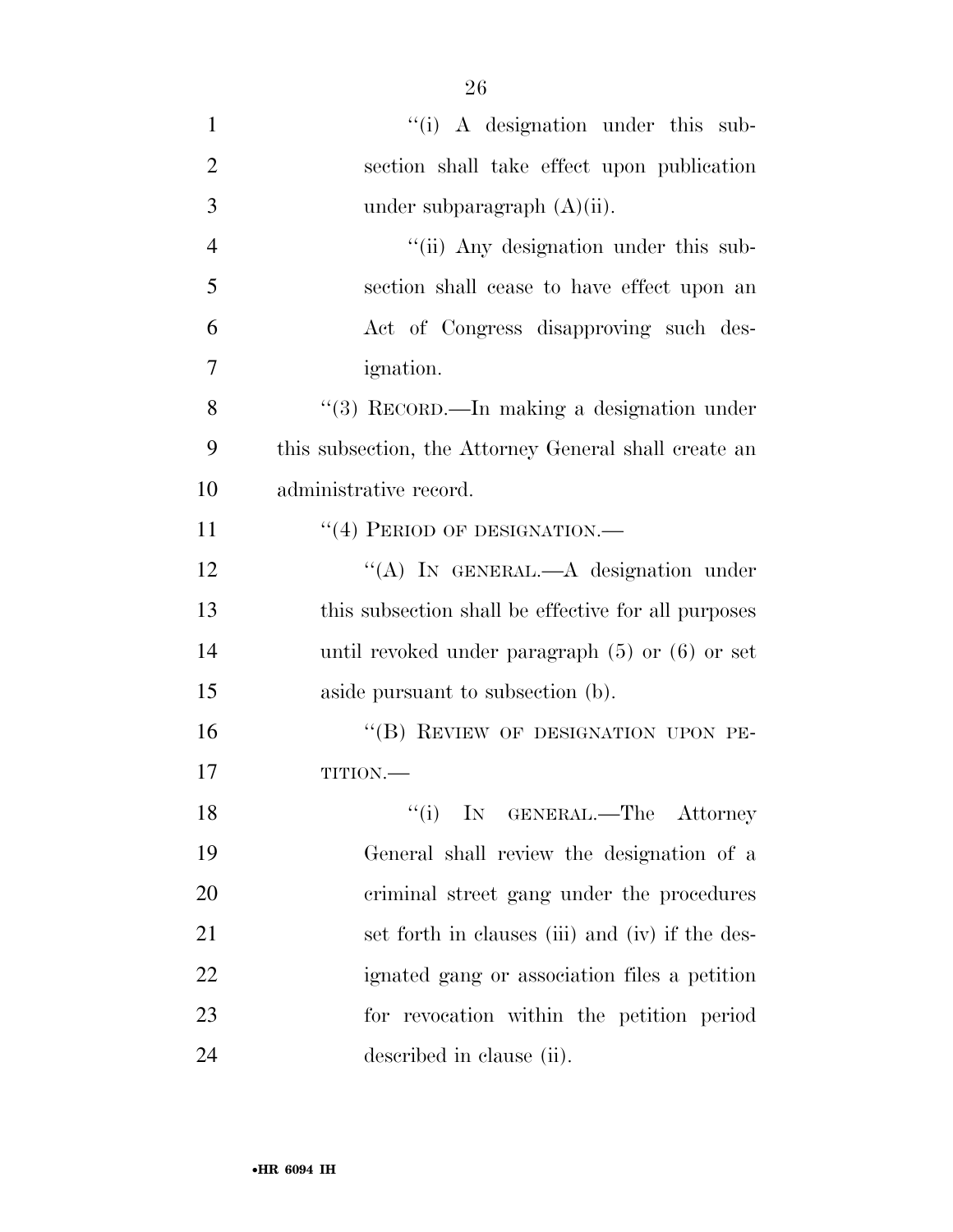1 "(ii) PETITION PERIOD.—For pur- poses of clause (i)— ''(I) if the designated gang or as- sociation has not previously filed a pe-5 tition for revocation under this sub- paragraph, the petition period begins 2 years after the date on which the designation was made; or 9 ''(II) if the designated gang or association has previously filed a peti-11 tion for revocation under this sub- paragraph, the petition period begins 2 years after the date of the deter- mination made under clause (iv) on 15 that petition. ''(iii) PROCEDURES.—Any criminal street gang that submits a petition for rev- ocation under this subparagraph must pro- vide evidence in that petition that the rel-evant circumstances described in para-

graph (1) are sufficiently different from

22 the circumstances that were the basis for

the designation such that a revocation with

24 respect to the gang is warranted.

25 "(iv) DETERMINATION.—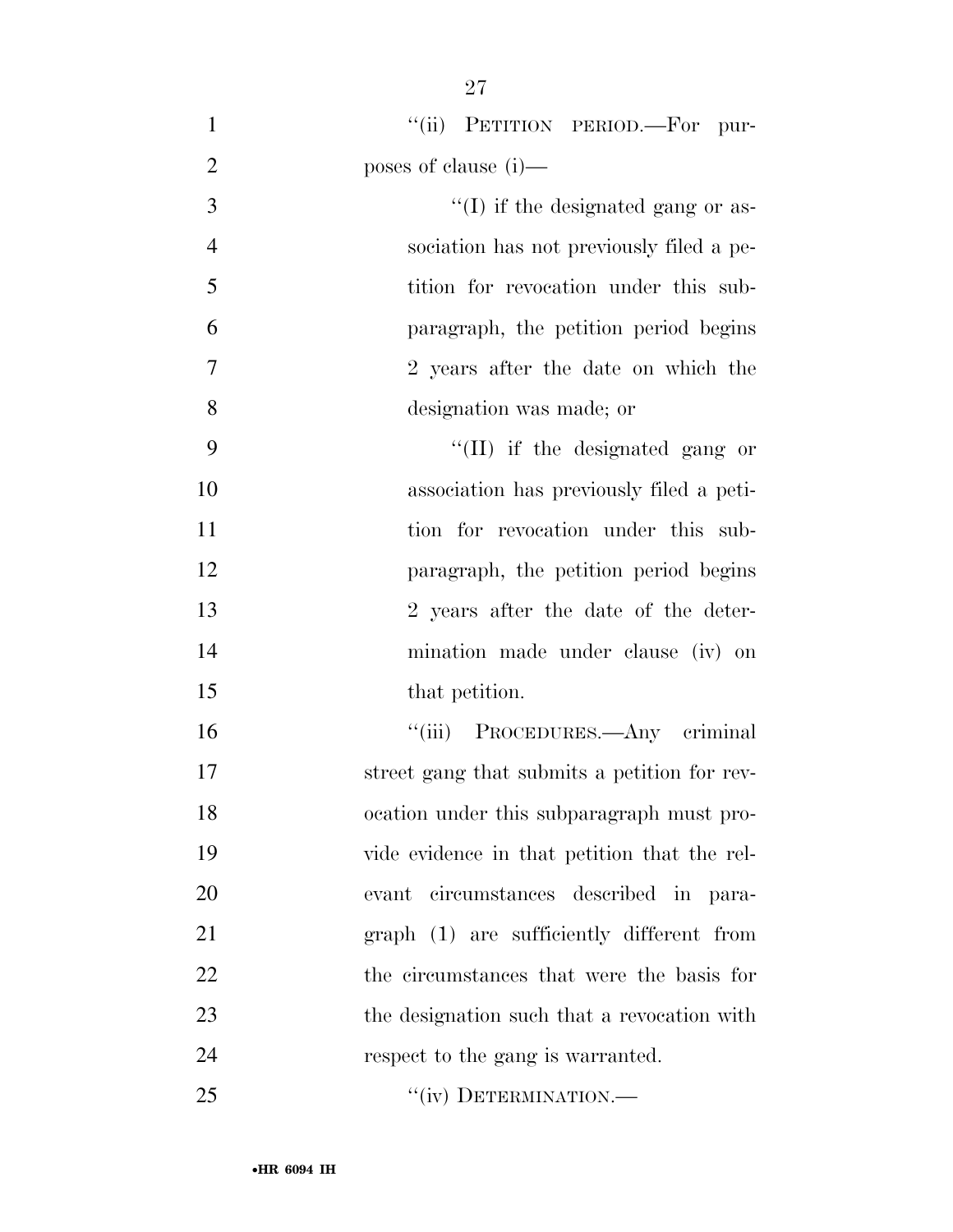| $\mathbf{1}$   | "(I) IN GENERAL.—Not later                |
|----------------|-------------------------------------------|
| $\overline{2}$ | than 180 days after receiving a peti-     |
| 3              | tion for revocation submitted under       |
| $\overline{4}$ | this subparagraph, the Attorney Gen-      |
| 5              | eral shall make a determination as to     |
| 6              | such revocation.                          |
| 7              | "(II) PUBLICATION OF DETER-               |
| 8              | MINATION.—A determination made by         |
| 9              | the Attorney General under this           |
| 10             | clause shall be published in the Fed-     |
| <sup>11</sup>  | eral Register.                            |
| 12             | "(III) PROCEDURES.—Any rev-               |
| 13             | ocation by the Attorney General shall     |
| 14             | be made in accordance with para-          |
| 15             | $graph(6)$ .                              |
| 16             | $``(C)$ OTHER REVIEW OF DESIGNATION.—     |
| 17             | "(i) IN GENERAL.—If in a 5-year pe-       |
| 18             | riod no review has taken place under sub- |
| 19             | paragraph (B), the Attorney General shall |
| 20             | review the designation of the criminal    |
| 21             | street gang in order to determine whether |
| 22             | such designation should be revoked pursu- |
| 23             | ant to paragraph $(6)$ .                  |
| 24             | "(ii) PROCEDURES.—If a review does        |
| 25             | not take place pursuant to subparagraph   |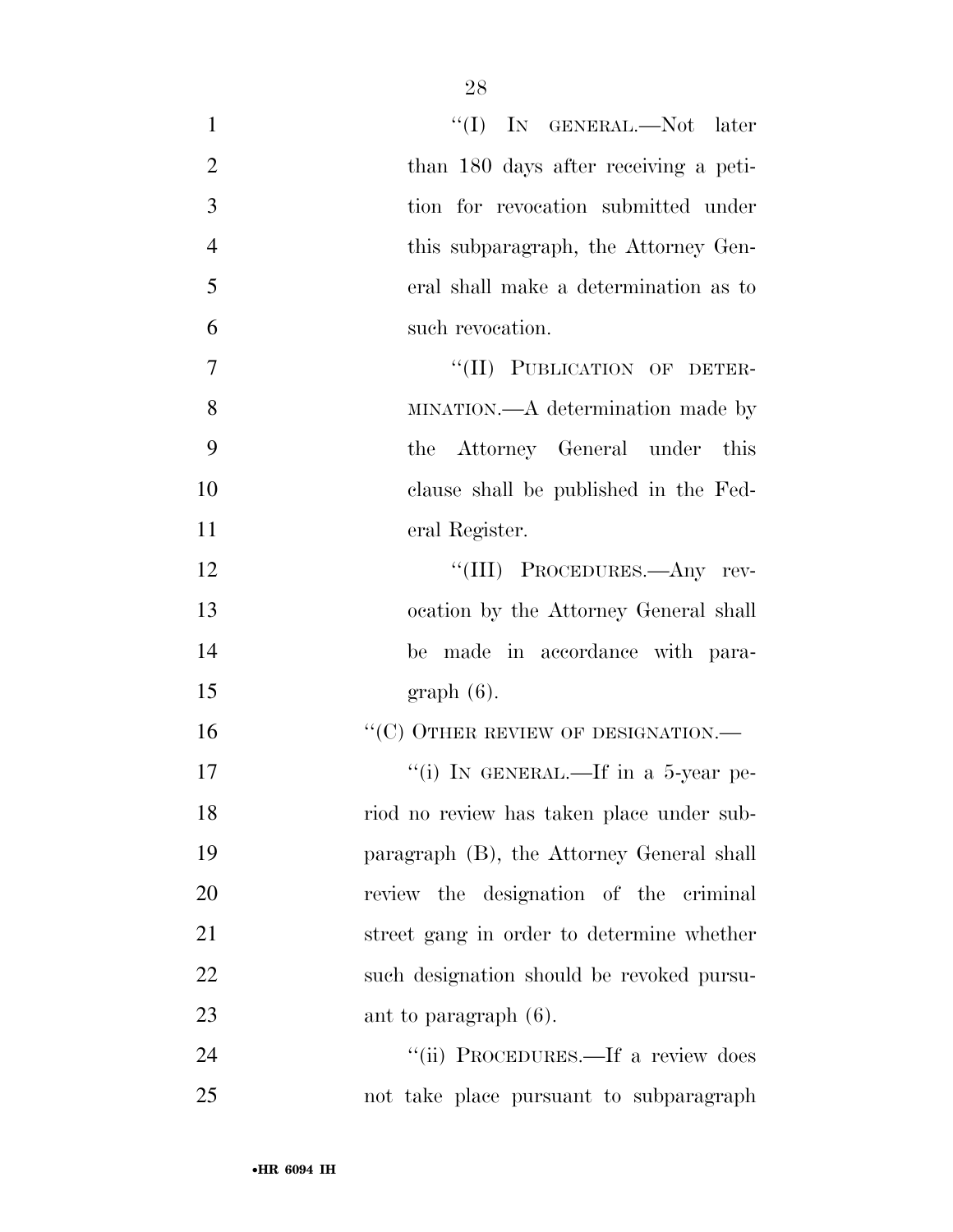| $\mathbf{1}$   | (B) in response to a petition for revocation      |
|----------------|---------------------------------------------------|
| $\overline{2}$ | that is filed in accordance with that sub-        |
| 3              | paragraph, then the review shall be con-          |
| $\overline{4}$ | ducted pursuant to procedures established         |
| 5              | by the Attorney General. The results of           |
| 6              | such review and the applicable procedures         |
| 7              | shall not be reviewable in any court.             |
| 8              | "(iii) PUBLICATION OF RESULTS OF                  |
| 9              | REVIEW.—The Attorney General shall pub-           |
| 10             | lish any determination made pursuant to           |
| 11             | this subparagraph in the Federal Register.        |
| 12             | "(5) REVOCATION BY ACT OF CONGRESS.—The           |
| 13             | Congress, by an Act of Congress, may block or re- |
| 14             | voke a designation made under paragraph (1).      |
| 15             | "(6) REVOCATION BASED ON CHANGE IN CIR-           |
| 16             | CUMSTANCES.-                                      |
| 17             | "(A) IN GENERAL.—The Attorney General             |
| 18             | may revoke a designation made under para-         |
| 19             | graph (1) at any time, and shall revoke a des-    |
| 20             | ignation upon completion of a review conducted    |
| 21             | pursuant to subparagraphs (B) and (C) of          |
| 22             | paragraph (4) if the Attorney General finds       |
| 23             | $that-$                                           |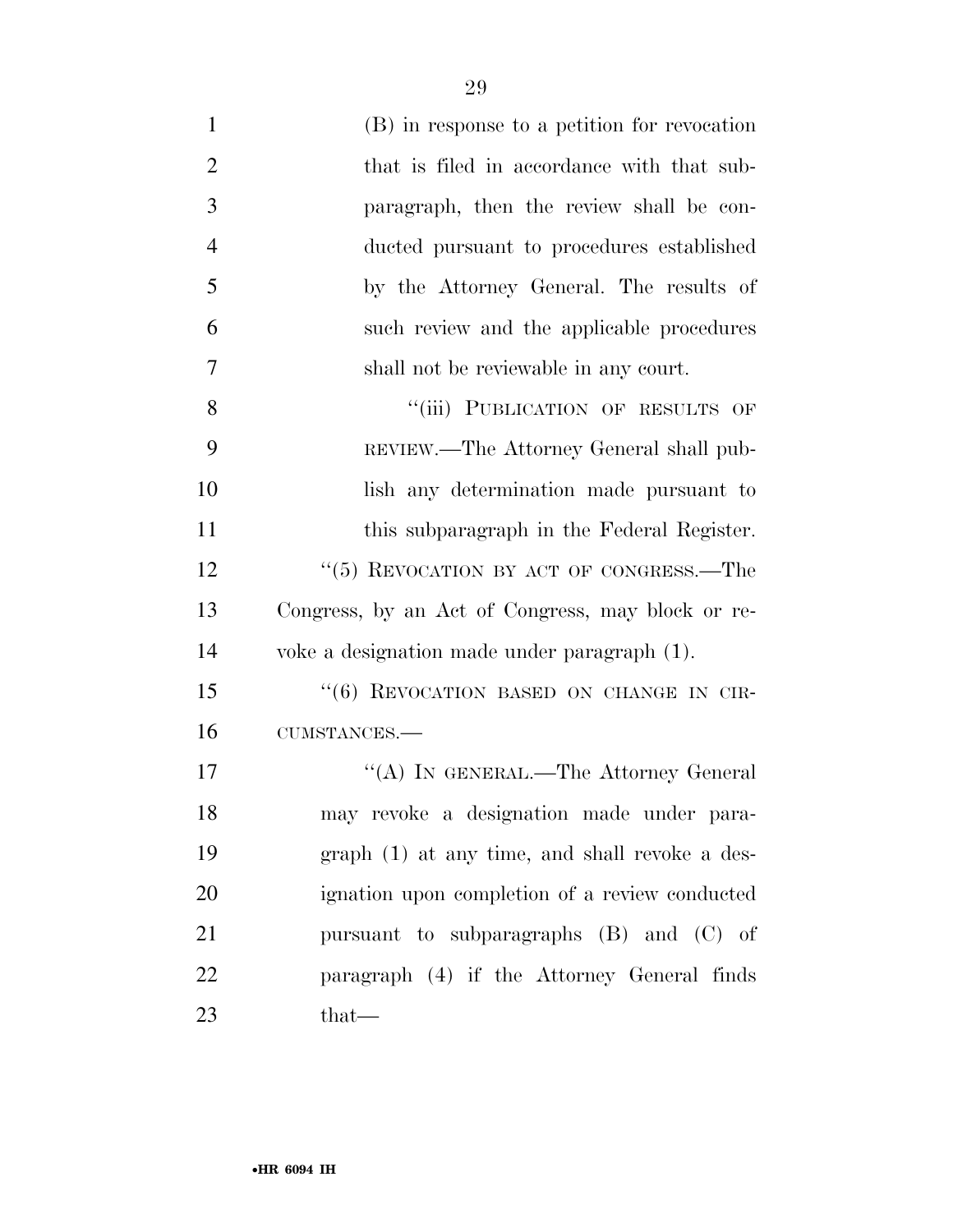| $\mathbf{1}$   | "(i) the circumstances that were the                  |
|----------------|-------------------------------------------------------|
| $\overline{2}$ | basis for the designation have changed in             |
| 3              | such a manner as to warrant revocation; or            |
| $\overline{4}$ | "(ii) the national security of the                    |
| 5              | United States warrants a revocation.                  |
| 6              | "(B) PROCEDURE.—The procedural re-                    |
| 7              | quirements of paragraphs (2) and (3) shall            |
| 8              | apply to a revocation under this paragraph. Any       |
| 9              | revocation shall take effect on the date specified    |
| 10             | in the revocation or upon publication in the          |
| 11             | Federal Register if no effective date is specified.   |
| 12             | "(7) EFFECT OF REVOCATION.—The revocation             |
| 13             | of a designation under paragraph $(5)$ or $(6)$ shall |
| 14             | not affect any action or proceeding based on conduct  |
| 15             | committed prior to the effective date of such revoca- |
| 16             | tion.                                                 |
| 17             | "(8) USE OF DESIGNATION IN HEARING.—If a              |
| 18             | designation under this subsection has become effec-   |
| 19             | tive under paragraph $(2)(B)$ an alien in a removal   |
| 20             | proceeding shall not be permitted to raise any ques-  |
| 21             | tion concerning the validity of the issuance of such  |
| 22             | designation as a defense or an objection at any hear- |
| 23             | ing.                                                  |
| 24             | "(b) JUDICIAL REVIEW OF DESIGNATION.—                 |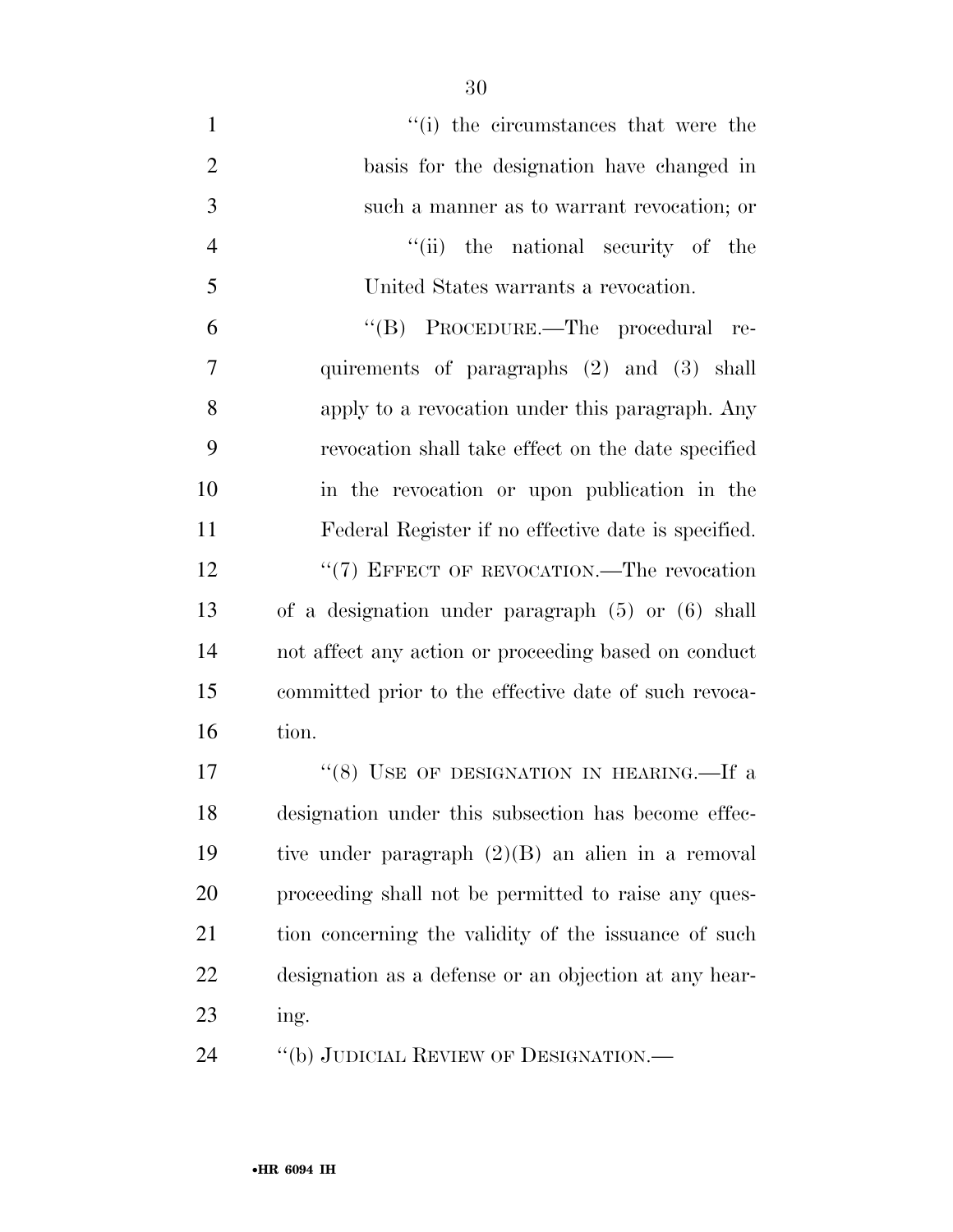| $\mathbf{1}$   | "(1) IN GENERAL.—Not later than 30 days                            |
|----------------|--------------------------------------------------------------------|
| $\overline{2}$ | after publication of the designation in the Federal                |
| 3              | Register, a group or association designated as a                   |
| $\overline{4}$ | criminal street gang may seek judicial review of the               |
| 5              | designation in the United States Court of Appeals                  |
| 6              | for the District of Columbia Circuit.                              |
| 7              | $(2)$ BASIS OF REVIEW.—Review under this                           |
| 8              | subsection shall be based solely upon the administra-              |
| 9              | tive record.                                                       |
| 10             | "(3) SCOPE OF REVIEW.—The Court shall hold                         |
| 11             | unlawful and set aside a designation the court finds               |
| 12             | to be—                                                             |
| 13             | $\lq\lq$ arbitrary, capricious, an abuse of dis-                   |
| 14             | cretion, or otherwise not in accordance with                       |
| 15             | law;                                                               |
| 16             | "(B) contrary to constitutional right,                             |
| 17             | power, privilege, or immunity;                                     |
| 18             | $\lq\lq$ <sup>"</sup> (C) in excess of statutory jurisdiction, au- |
| 19             | thority, or limitation, or short of statutory                      |
| 20             | right;                                                             |
| 21             | "(D) lacking substantial support in the ad-                        |
| 22             | ministrative record taken as a whole; or                           |
| 23             | $\lq\lq(E)$ not in accord with the procedures re-                  |
| 24             | quired by law.                                                     |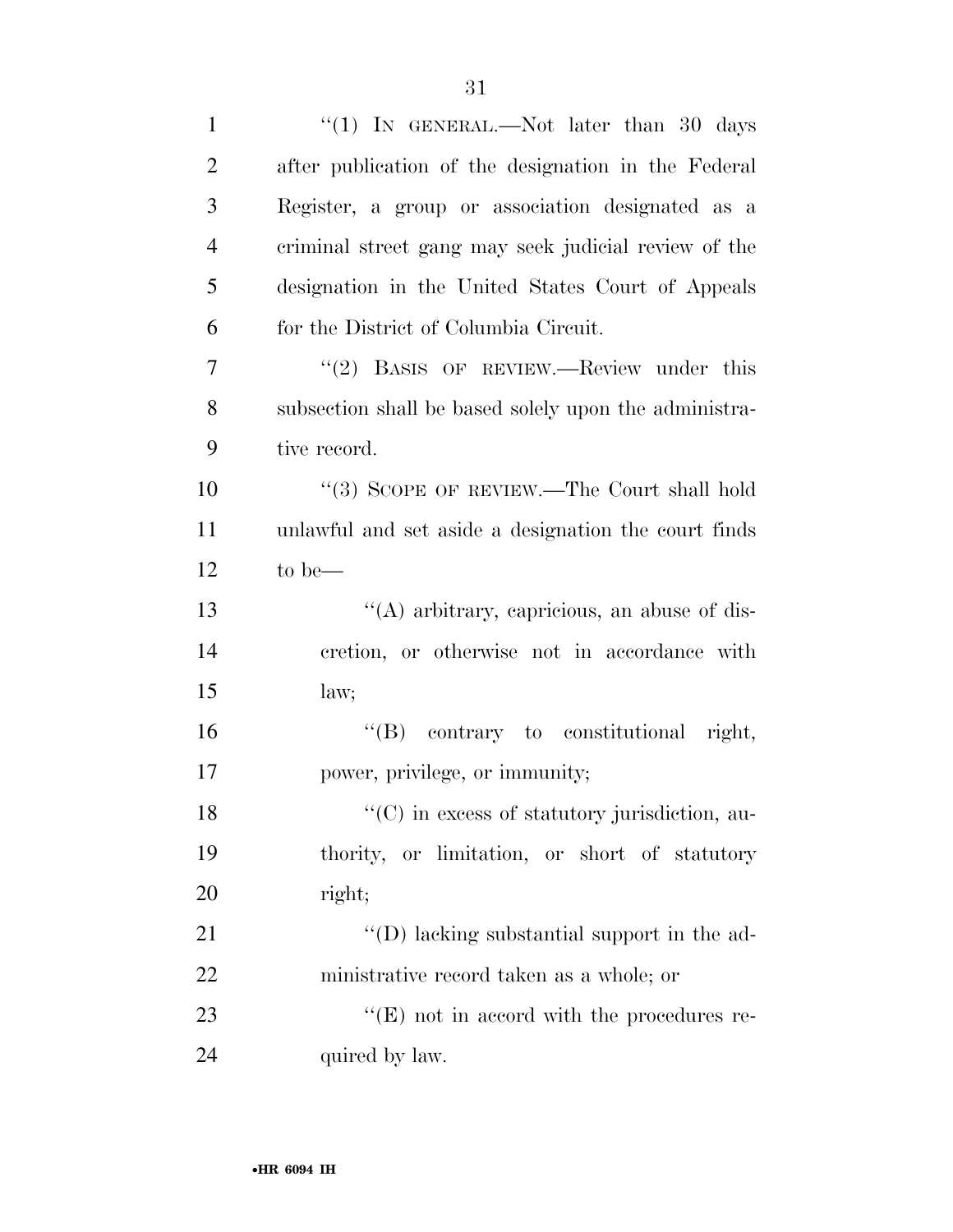| $\mathbf{1}$                                       | "(4) JUDICIAL REVIEW INVOKED.—The pend-                   |
|----------------------------------------------------|-----------------------------------------------------------|
| $\overline{2}$                                     | ency of an action for judicial review of a designation    |
| 3                                                  | shall not affect the application of this section, unless  |
| $\overline{4}$                                     | the court issues a final order setting aside the des-     |
| 5                                                  | <i>ignation.</i>                                          |
| 6                                                  | "(c) RELEVANT COMMITTEE DEFINED.—As used in               |
| 7                                                  | this section, the term 'relevant committees' means the    |
| 8                                                  | Committees on the Judiciary of the House of Representa-   |
| 9                                                  | tives and of the Senate.".                                |
| 10                                                 | (2) CLERICAL AMENDMENT.—The table of con-                 |
| 11                                                 | tents for the Immigration and Nationality Act (8)         |
| 12                                                 | U.S.C. 1101 et seq.) is amended by inserting after        |
| 13                                                 | the item relating to section 219 the following:           |
|                                                    | "Sec. 219A. Designation of criminal street gangs.".       |
|                                                    |                                                           |
|                                                    | SEC. 302. MANDATORY DETENTION OF SUSPECTED CRIMI-         |
| 14<br>15                                           | NAL STREET GANG MEMBERS.                                  |
|                                                    | (a) IN GENERAL.—Section $236(c)(1)(D)$ of the Im-         |
|                                                    | migration and Nationality Act (8 U.S.C. $1226(e)(1)(D)$ ) |
|                                                    | is amended—                                               |
|                                                    | (1) by inserting "or $212(a)(2)(J)$ " after               |
|                                                    | " $212(a)(3)(B)$ "; and                                   |
|                                                    | (2) by inserting "or $237(a)(2)(F)$ "<br>before           |
|                                                    | " $237(a)(4)(B)$ ".                                       |
|                                                    | (b) ANNUAL REPORT.—Not later than March 1 of              |
| 16<br>17<br>18<br>19<br>20<br>21<br>22<br>23<br>24 | each year (beginning 1 year after the date of the enact-  |
| 25                                                 | ment of this Act), the Secretary of Homeland Security,    |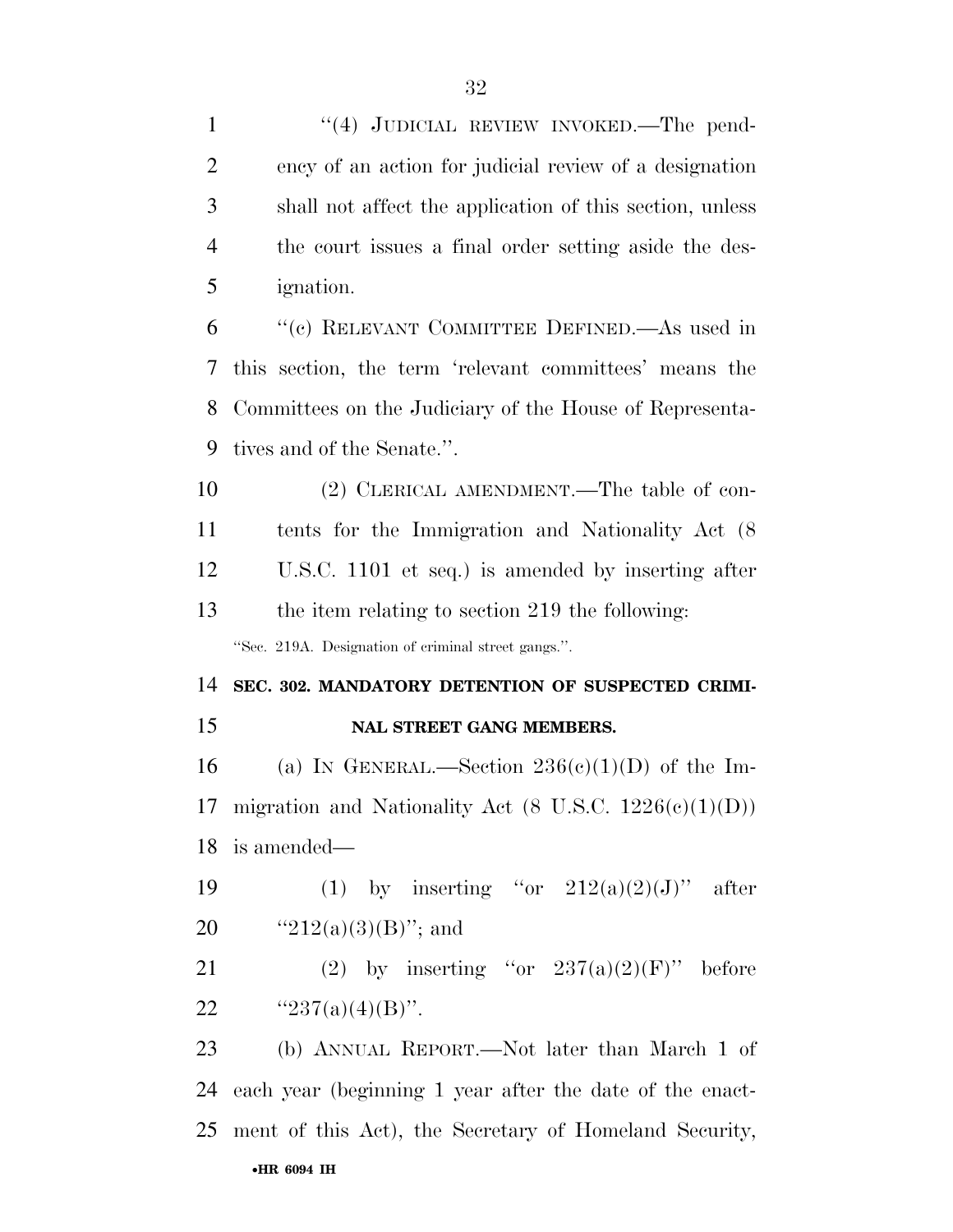after consultation with the appropriate Federal agencies, shall submit a report to the Committees on the Judiciary of the House of Representatives and of the Senate on the number of aliens detained under the amendments made by subsection (a).

### **SEC. 303. INELIGIBILITY FROM PROTECTION FROM RE-MOVAL AND ASYLUM.**

 (a) INAPPLICABILITY OF RESTRICTION ON REMOVAL TO CERTAIN COUNTRIES.—Section 241(b)(3)(B) of the Immigration and Nationality Act (8 U.S.C.  $1251(b)(3)(B)$  is amended, in the matter preceding clause (i), by inserting ''who is described in section 13 212(a)(2)(J)(i) or section  $237(a)(2)(F)(i)$  or who is" after ''to an alien''.

 (b) INELIGIBILITY FOR ASYLUM.—Section 16 208(b)(2)(A) of such Act (8 U.S.C. 1158(b)(2)(A)) is amended—

18 (1) in clause (v), by striking " $or$ " at the end; (2) by redesignating clause (vi) as clause (vii); and

 (3) by inserting after clause (v) the following:  $"$  (vi) the alien is described in section 23 212(a)(2)(J)(i) or section 237(a)(2)(F)(i) (relating to participation in criminal street gangs); or".